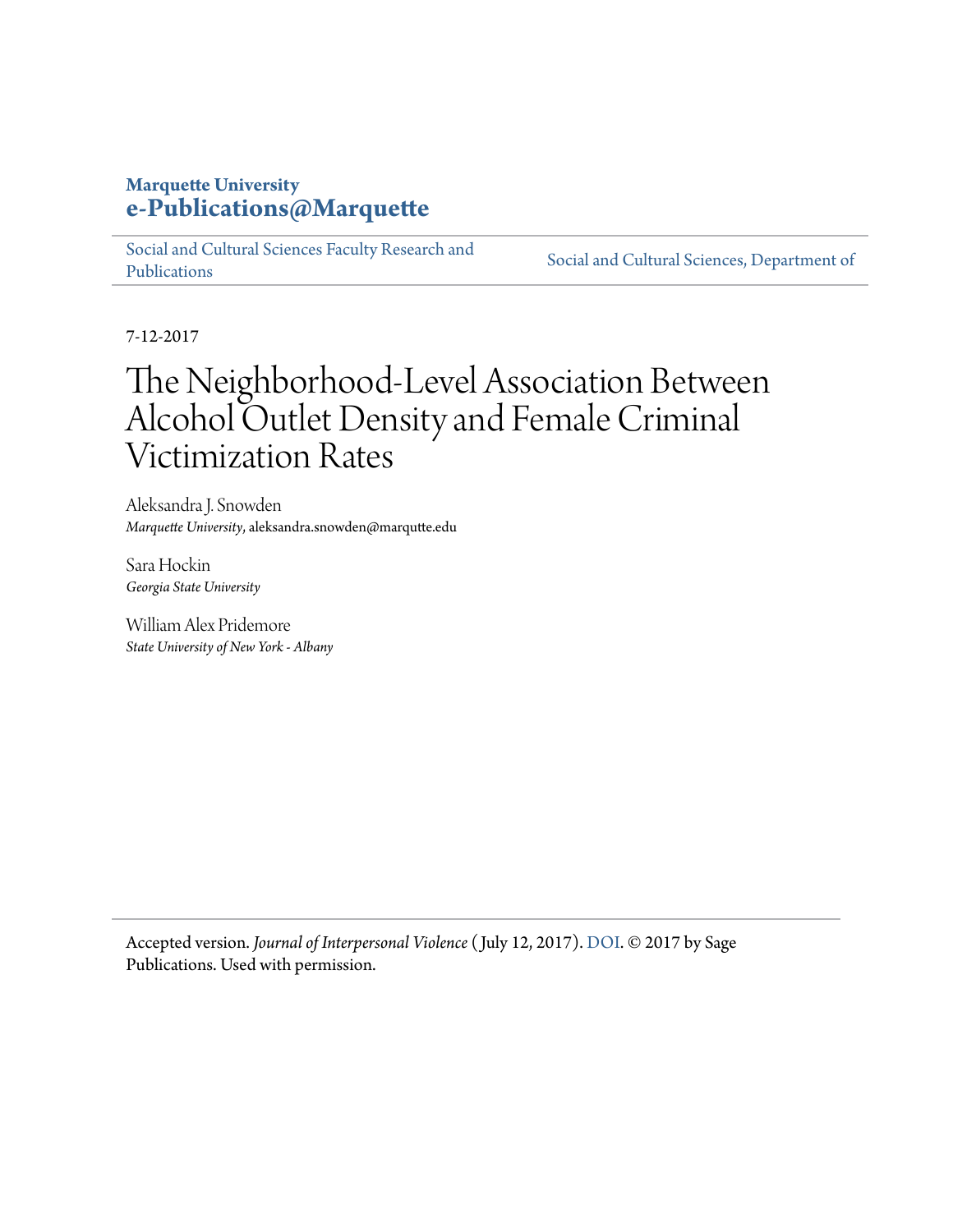**Marquette University**

# **e-Publications@Marquette**

# *Sociology Faculty Research and Publications/College of Arts and Sciences*

*This paper is NOT THE PUBLISHED VERSION;* **but the author's final, peer-reviewed manuscript.** The published version may be accessed by following the link in the citation below.

*Journal of Interpersonal Violence*, (2017): 1-24. DOI. This article is ©SAGE Publications and permission has been granted for this version to appear in [e-Publications@Marquette.](http://epublications.marquette.edu/) SAGE Publications does not grant permission for this article to be further copied/distributed or hosted elsewhere without the express permission from SAGE Publications.

# The Neighborhood-Level Association Between Alcohol Outlet Density and Female Criminal Victimization Rates

Aleksandra J. Snowden Marquette University, Milwaukee, WI, USA

Sara Hockin Georgia State University, Atlanta, GA, USA

William Alex Pridemore University at Albany, State University of New York, Albany, NY, USA

# Abstract

The aim of this study was to explore the neighborhood-level association between alcohol outlet density and non–intimate partner violent victimization rates among females. Violent offending and victimization are more prevalent for males than females, and most research on alcohol outlets and violence emphasizes males. Studies that do focus on alcohol outlets and female violent victimization tend to focus on intimate partner violence (IPV), yet non-IPV events are over three quarters of all female violent victimization incidents in the United States. We collected data on violent victimization rates, on- and off-premise alcohol outlet density, and neighborhood-level covariates of violence rates for Milwaukee block groups. We used spatially lagged regression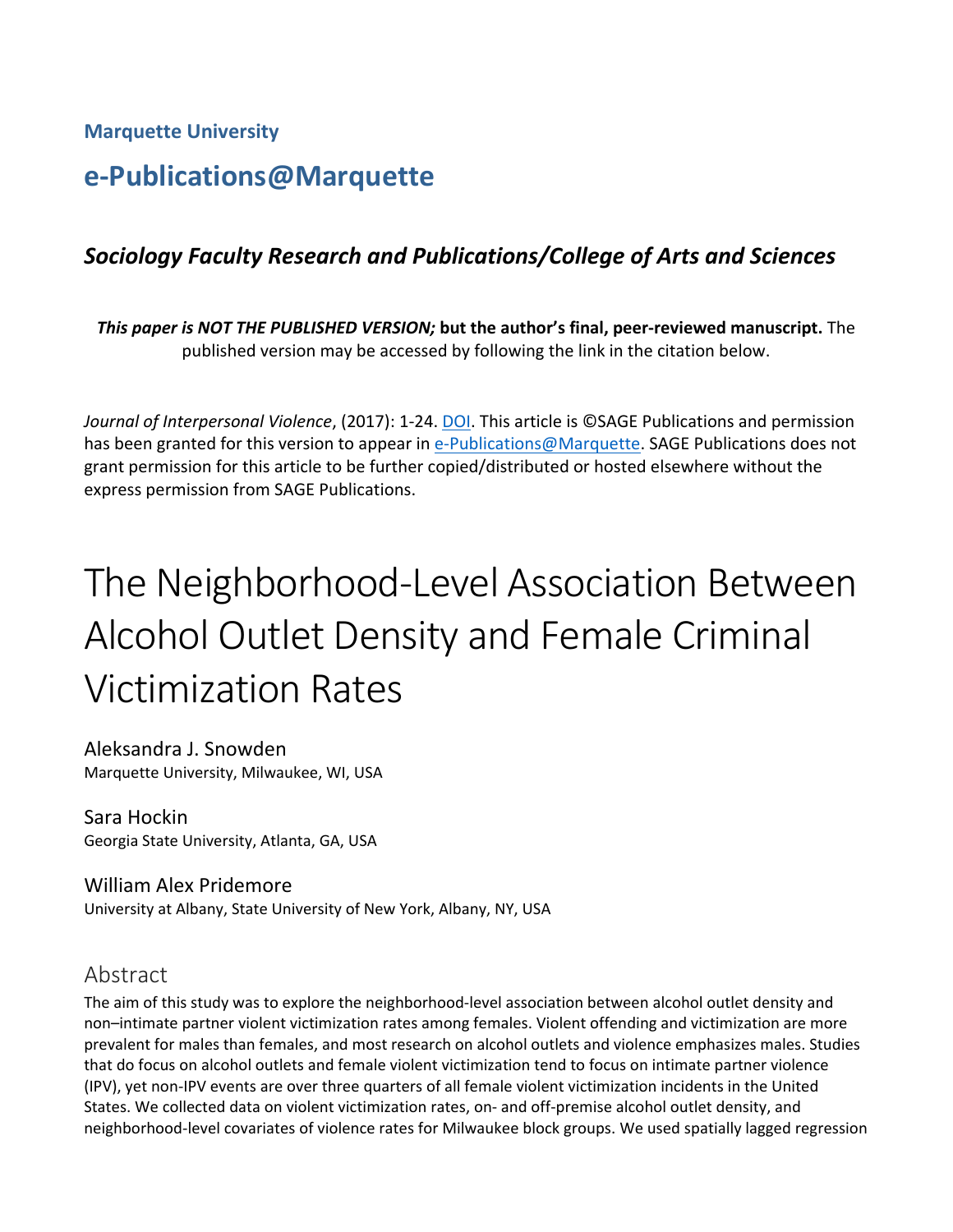models to test this association, to compare non-IPV results with those for overall female violent victimization rates, and to compare results for females with those for males. Our findings showed density of both on- and offpremise alcohol outlets was positively associated with non-IPV female violent victimization rates, which is an important finding given lack of research on this topic. We also found results for females (both overall and non-IPV violent victimization) were generally the same as for males, but the effect of off-premise outlets on non-IPV female violent victimization rates was weaker than the same association for males. Our findings have clear policy implications for local jurisdictions. Alcohol outlet density is important for both female and male violent victimization. Limiting the licensing of alcohol-selling establishments, especially those that engage in irresponsible retail practices, may be a suitable approach to address violent victimization.

# Keywords

alcohol and drugs, community violence, criminology, violence

# Introduction

There is substantial evidence from multiple disciplines of an ecological association between alcohol outlets<sup>1</sup> and violent crimes [\(Snowden, 2015\)](https://journals.sagepub.com/doi/10.1177/0886260517719080). Alcohol outlets are associated with homicides [\(Scribner, Cohen, Kaplan, & Allen,](https://journals.sagepub.com/doi/10.1177/0886260517719080)  [1999\)](https://journals.sagepub.com/doi/10.1177/0886260517719080), simple and aggravated assaults [\(Pridemore & Grubesic, 2013; Snowden & Pridemore, 2013\)](https://journals.sagepub.com/doi/10.1177/0886260517719080), and other types of violent crime like robbery and domestic violence (Livingston, 2011; Scribner, MacKinnon, & Dwyer, [1995; Snowden, 2016a; Snowden & Freiburger, 2015; Zhu, Gorman, & Horel, 2004\)](https://journals.sagepub.com/doi/10.1177/0886260517719080). Less is known about the role alcohol outlets play in female victimization. With the exception of a few studies of the effects of outlets on gender-specific intimate partner violence (IPV; for example, [Waller et al., 2012\)](https://journals.sagepub.com/doi/10.1177/0886260517719080) and on rape and domestic violence (e.g., [Livingston, 2011\)](https://journals.sagepub.com/doi/10.1177/0886260517719080), most prior studies examined overall rather than gender-specific violence. This is important because there are theoretical reasons to believe that relative to male victimization rates, female victimization rates may have unique covariates or may covary with predictors at greater or lesser strength [\(Heise, 1998; O'Keefe & Treister, 1998\)](https://journals.sagepub.com/doi/10.1177/0886260517719080). In addition, research on female victimization typically focuses on IPV, which is a serious but less frequent type of victimization. Therefore, the goal of this study was to examine the impact of alcohol outlet density on overall (including IPV victimization) and on non-IPV female victimization rates. The latter is novel to the literature.

Our study makes several important contributions to the literature on alcohol outlets and violence. First, we focus on overall female victimization, which includes but is not limited to IPV. Second, we examine female non-IPV victimization, which is 81% of total female violent victimization [\(Truman & Langton, 2015\)](https://journals.sagepub.com/doi/10.1177/0886260517719080). Third, we use census block groups as units of analysis, which are generally accepted proxies for neighborhoods, and estimate spatially informed regression models to control for spatial dependence in our spatially referenced data. Last, we compare the effects of alcohol outlets on victimization across genders to better understand if any associations are unique to females or are simply reflecting larger patterns of association.

# Literature Review

#### Alcohol Availability

Alcohol availability theory suggests an association between alcohol outlet density and female victimization rates because without availability there can be no alcohol use or associated problems [\(Birckmayer, Holder, Yacoubian,](https://journals.sagepub.com/doi/10.1177/0886260517719080)  [& Friend, 2004; Livingston, Chikritzhs, & Room, 2007; Stockwell & Gruenewald, 2001\)](https://journals.sagepub.com/doi/10.1177/0886260517719080). In general, when alcohol availability increases and becomes readily available through retail outlets, it triggers a range of changes, including (a) greater accessibility and lowered distance to travel to the nearby alcohol outlet to purchase alcohol, (b) increased market competition resulting in lower priced alcohol products, (c) increased exposure to marketing materials that promote alcohol purchase and consumption, and (d) eventual change in the social norms that govern frequency and volume of alcohol consumed by individuals (Birckmayer et al., 2004; Campbell [et al., 2009\)](https://journals.sagepub.com/doi/10.1177/0886260517719080). Thus, greater alcohol consumption is expected in areas with high alcohol availability (i.e., retail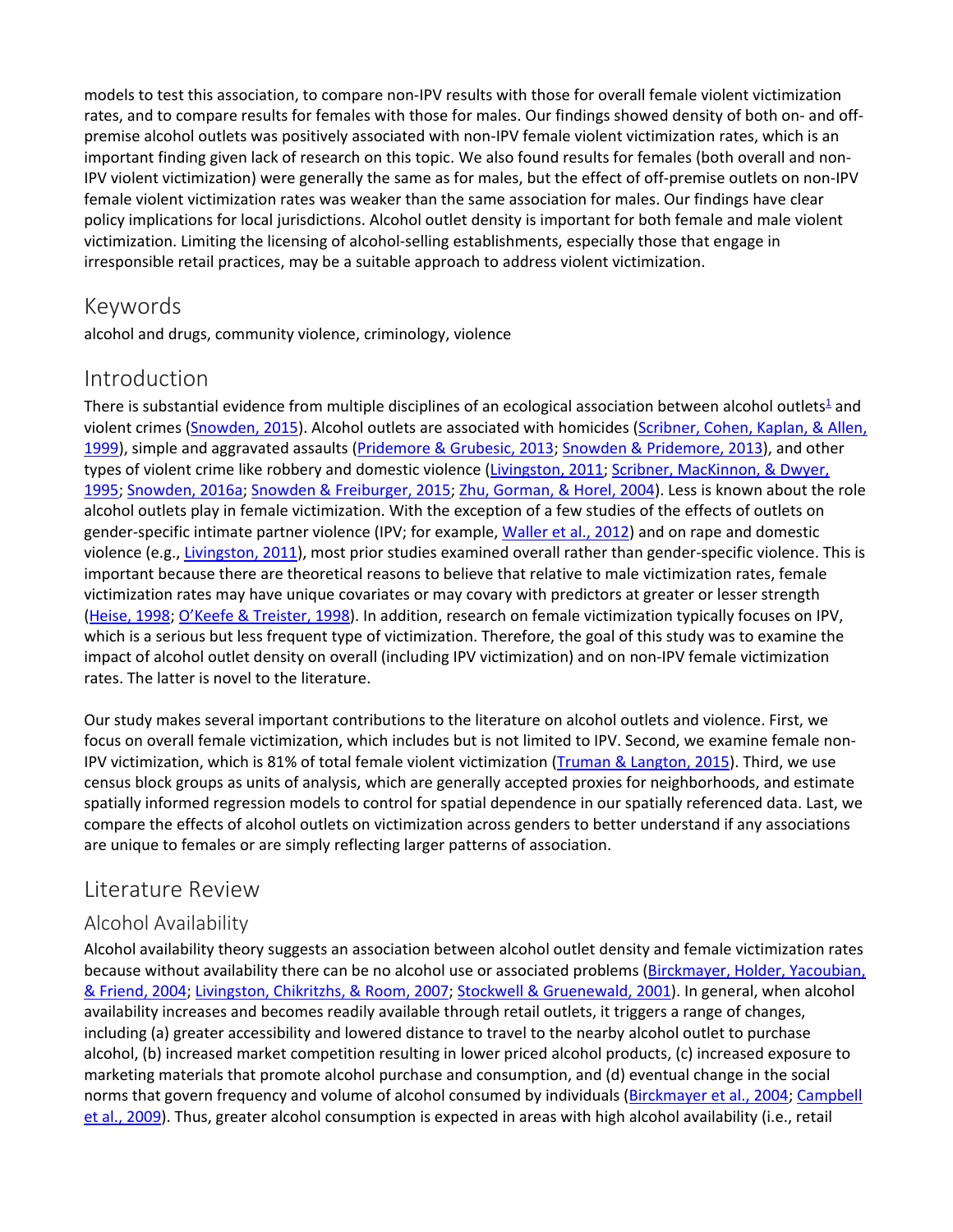establishments that sell alcoholic beverages) relative to areas with lower alcohol availability (Douglass, [Wagenaar, & Barkey, 1980; Rowland et al., 2014\)](https://journals.sagepub.com/doi/10.1177/0886260517719080).

Consideration of alcohol availability in the context of violence is important because alcohol is no ordinary commodity [\(Babor et al., 2010\)](https://journals.sagepub.com/doi/10.1177/0886260517719080). The physiological effects of alcohol lower inhibitions, slow cognitive and physical reactions, make people less fully aware of dangerous situational factors, and reduce ability to engage in avoidance behaviors or other defensive actions when confronted with a serious situation [\(Buddie & Parks, 2003;](https://journals.sagepub.com/doi/10.1177/0886260517719080) [Room, Babor, & Rehm, 2005; Testa & Parks,](https://journals.sagepub.com/doi/10.1177/0886260517719080) 1996). Alcohol consumption at public venues may result in disinhibited decision-making process (e.g., leaving the guarded premise with a stranger) that may increase one's risk of victimization [\(Buddie & Parks, 2003; Cohen & Felson, 1979\)](https://journals.sagepub.com/doi/10.1177/0886260517719080).

Alcohol availability can be reduced via policy levers, and prior studies suggest reducing alcohol availability can have positive social effects (e.g.[, Pridemore & Snowden, 2009\)](https://journals.sagepub.com/doi/10.1177/0886260517719080), but less is known about how alcohol availability influences female-specific victimization. [Duailibi et al. \(2007\)](https://journals.sagepub.com/doi/10.1177/0886260517719080) examined both overall (non-gender-specific) homicide and female-specific assaults before and after a restrictive alcohol policy that regulated on-premise alcohol sales, finding a significant decrease in all homicides but a nonsignificant decrease in violence against women following the implementation of the restrictive alcohol availability policy. These findings, together with the more general dearth of studies, point to the lack of information on the relationship between alcohol availability and female victimization. Our study will help to fill this gap.

#### Routine Activities and Outlet Characteristics

Routine activities theory [\(Cohen & Felson, 1979\)](https://journals.sagepub.com/doi/10.1177/0886260517719080) presents reasons for an association between alcohol outlet density and female victimization. According to the theory, crime is a result of convergence in time and space of three elements: a motivated offender, a suitable target, and a lack of capable guardian [\(Cohen & Felson, 1979\)](https://journals.sagepub.com/doi/10.1177/0886260517719080). Opportunities for victimization vary across geographic areas depending on the types of places conducive for convergence in time and space of three elements operating in those areas [\(Sampson & Wooldredge, 1987\)](https://journals.sagepub.com/doi/10.1177/0886260517719080). For example, on-premise alcohol outlets may create optimal conditions for victimization by providing a flow of intoxicated suitable targets for victimization who are unguarded once they leave the relatively protective nature of these premises. Bars or clubs draw high-risk patrons who become suitable targets for victimization (Livingston [et al., 2007\)](https://journals.sagepub.com/doi/10.1177/0886260517719080) when alone and intoxicated [\(Homel & Clark, 1994\)](https://journals.sagepub.com/doi/10.1177/0886260517719080). They also tend to be located in retail areas with less guardianship from nearby residents [\(Gruenewald, Freisthler, Remer, LaScala, & Treno, 2006\)](https://journals.sagepub.com/doi/10.1177/0886260517719080), so when other businesses have closed late at night, local residents are not outside to protect patrons who leave the premises. On the contrary, on-premise outlet employees such as bouncers, security personnel, or waitstaff can serve as capable guardians and their absence can create opportunities for victimization [\(Cohen & Felson, 1979\)](https://journals.sagepub.com/doi/10.1177/0886260517719080). Some bars or clubs may have permissive attitudes toward violence and patrons are attracted to outlets where they believe their behavior will "fit" with the environment, so aggressive individuals (i.e., motivated offenders) are likely to concentrate in such outlets [\(Leather & Lawrence, 1995\)](https://journals.sagepub.com/doi/10.1177/0886260517719080). The permissive attitudes about violence may also be affected by bar or club employees' biased views against women drinking in bars and talking to strangers [\(Buddie & Parks, 2003\)](https://journals.sagepub.com/doi/10.1177/0886260517719080) and may reduce the likelihood of intervention by employees. Outlets that serve intoxicated patrons, offer discounted drinks, and permit overcrowding increase the risk of assaults occurring there [\(Stockwell, Lang, & Rydon, 1993\)](https://journals.sagepub.com/doi/10.1177/0886260517719080), and bars or pubs that serve young patrons have greater levels of female victimization [\(Buddie & Parks, 2003\)](https://journals.sagepub.com/doi/10.1177/0886260517719080).

Off-premise alcohol outlets also may create opportunities for victimization by providing intoxicating beverages consumed in the context of less protected settings relative to guardianship levels in on-premise outlets [\(Stockwell et al., 1993\)](https://journals.sagepub.com/doi/10.1177/0886260517719080). A recent study found off-premise alcohol outlet density was positively associated with IPV rates, though on-premise outlet density had no association [\(Snowden, 2016a\)](https://journals.sagepub.com/doi/10.1177/0886260517719080). [Livingston \(2011\),](https://journals.sagepub.com/doi/10.1177/0886260517719080) however, found on-premise outlets had a positive association while off-premise outlets had a stronger and negative association with domestic violence, though [Snowden's \(2016a\)](https://journals.sagepub.com/doi/10.1177/0886260517719080) and [Livingston's \(2011\)](https://journals.sagepub.com/doi/10.1177/0886260517719080) conclusions may be due to methodological differences in the two studies. In any event, availability of alcohol outlets may influence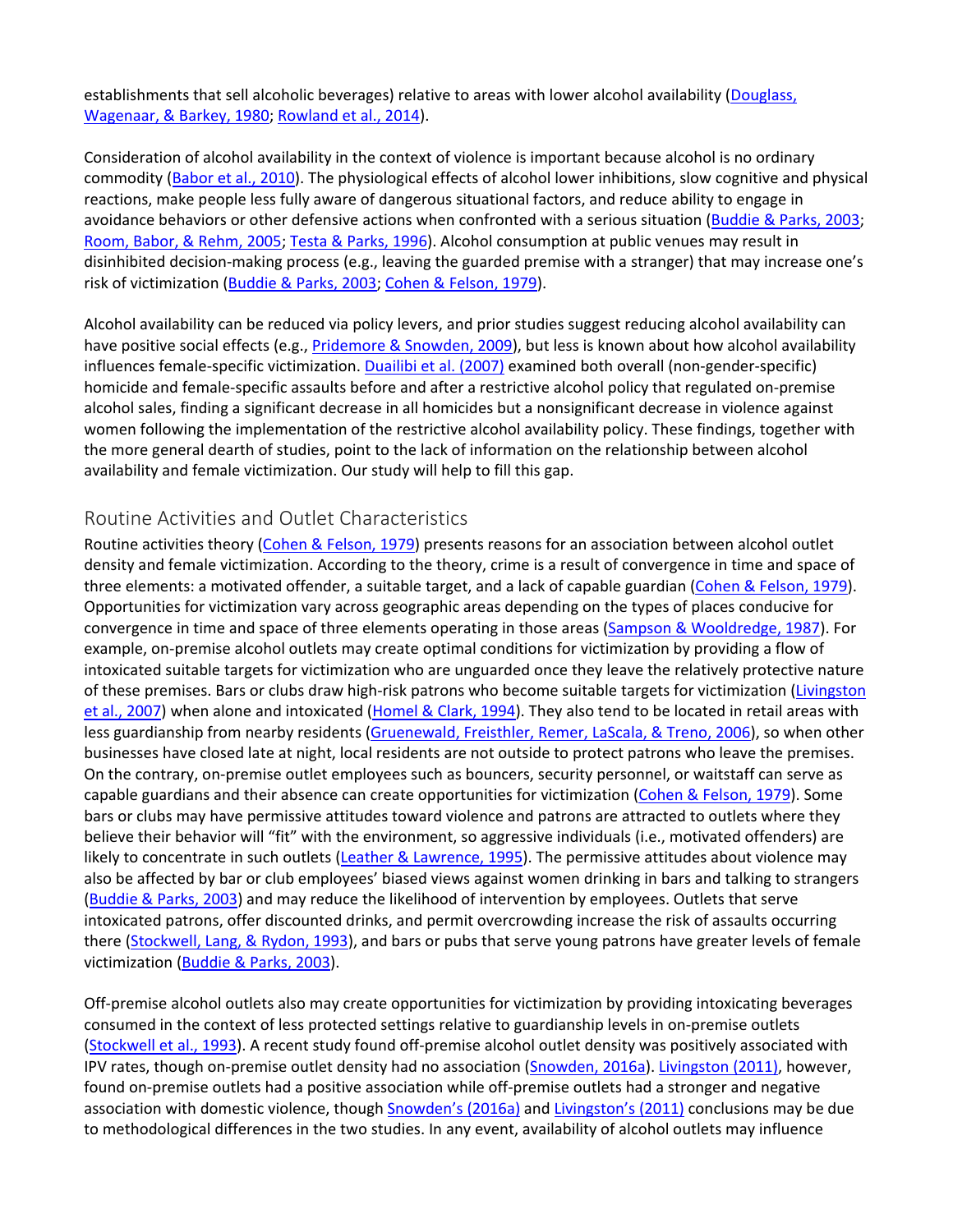routine activities related to where alcohol is consumed and consequently where violence takes place (Stockwell [et al., 1993\)](https://journals.sagepub.com/doi/10.1177/0886260517719080). For example, in an area with greater concentration of outlets selling packaged liquor, drinking may occur in places typically out of the public eye and where norms and expectations about violence may not be strictly enforced [\(Stockwell et al., 1993\)](https://journals.sagepub.com/doi/10.1177/0886260517719080). In addition, a greater concentration of off-premise outlets may encourage heavier consumption relative to on-premise outlets due to the price differences per alcohol beverage unit [\(Halonen et al., 2013\)](https://journals.sagepub.com/doi/10.1177/0886260517719080).

Finally, alcohol outlets may promote heavy alcohol use among couples already at risk for IPV offending and victimization [\(Cunradi, 2007;](https://journals.sagepub.com/doi/10.1177/0886260517719080) [Cunradi, Caetano, Clark, & Schafer, 2000\)](https://journals.sagepub.com/doi/10.1177/0886260517719080) and provide places "where groups of persons at risk for IPV may form and mutually reinforce IPV-related attitudes, norms, and problem behaviors" [\(Cunradi, 2010,](https://journals.sagepub.com/doi/10.1177/0886260517719080) p. 799), both of which highlight the importance of the role that alcohol availability plays in female victimization.

#### Social Disorganization

Any association between alcohol outlet density and violence may also be explained by social disorganization theory, which argues areas characterized by poverty, rapid population growth, ethnic/racial heterogeneity, and transiency are the same areas where high levels of crime occur [\(Shaw & McKay, 1942\)](https://journals.sagepub.com/doi/10.1177/0886260517719080). This classical criminological theory was underutilized in the 1960s and 1970s when individual-level explanations dominated the field. In the late 1980s and 1990s, the social disorganization theory was revitalized by the Project on Human Development in Chicago Neighborhoods (PHDCN), which examined Chicago's social, economic, political, and structural changes to explain Chicago crime patterns [\(Sampson, Raudenbush, & Earls, 1997\)](https://journals.sagepub.com/doi/10.1177/0886260517719080). The PHDCN provided rich neighborhood-level data for a careful assessment of the role that neighborhood characteristics play in crime, resulting in further elaborations of social disorganization theory [\(Sampson et al., 1997\)](https://journals.sagepub.com/doi/10.1177/0886260517719080). Contemporary elaborations of the social disorganization theory propose the importance of collective efficacy for crime control, and that crime rates are higher in communities that are unable to exert informal social control to limit available criminal opportunities [\(Bursik, 1988; Sampson & Groves, 1989; Shaw & McKay, 1942\)](https://journals.sagepub.com/doi/10.1177/0886260517719080). Communities low in collective efficacy cannot organize as a group to solve commonly identified problems and therefore have high crime rates [\(Sampson et al., 1997\). Snowden \(2016b\)](https://journals.sagepub.com/doi/10.1177/0886260517719080) found social disorganization in neighborhoods was positively associated with total, on-, and off-premise alcohol outlet density, suggesting socially disorganized communities also may be unable to control the opening of alcohol outlets in their neighborhoods or exert valuable influence over alcohol outlet managers or owners [\(Pridemore & Grubesic,](https://journals.sagepub.com/doi/10.1177/0886260517719080)  [2012\)](https://journals.sagepub.com/doi/10.1177/0886260517719080).

Social disorganization could also matter because of its relationship with neighborhood rates of violence[. Benson,](https://journals.sagepub.com/doi/10.1177/0886260517719080)  [Fox, DeMaris, and Van Wyk \(2003\)](https://journals.sagepub.com/doi/10.1177/0886260517719080) studied the association between social disorganization and IPV. They found a stronger relationship in the most disadvantaged neighborhoods, suggesting a concentration of alcohol outlets in such neighborhoods results in greater harm than in socially organized neighborhoods. Disorganized neighborhoods, which may also be neighborhoods with higher concentration of alcohol outlets [\(Nielsen, Hill,](https://journals.sagepub.com/doi/10.1177/0886260517719080)  [French, & Hernandez, 2010; Snowden, 2016b\)](https://journals.sagepub.com/doi/10.1177/0886260517719080), create cognitive landscapes that promote increased alcohol consumption and changes in norms around aggressive behaviors [\(Cunradi, 2009\)](https://journals.sagepub.com/doi/10.1177/0886260517719080). These neighborhoods also tend to have other characteristics associated with IPV (e.g., unemployment and poverty) that add to the impact of outlets [\(Cunradi, Mair, Ponicki, & Remer, 2011\)](https://journals.sagepub.com/doi/10.1177/0886260517719080) so the effect of outlet density on violence may be stronger in disorganized neighborhoods [\(Pridemore & Grubesic, 2012\)](https://journals.sagepub.com/doi/10.1177/0886260517719080). This interaction effect may occur because disorganized neighborhoods have fewer sources of support for residents experiencing conflict, and norms about intolerance for IPV are not as salient in neighborhoods with low collective efficacy [\(Browning, 2002\)](https://journals.sagepub.com/doi/10.1177/0886260517719080). In addition, off-premise outlets in socially disorganized neighborhoods are more likely to provide large single bottles of refrigerated drinks marketed for immediate consumption [\(Cunradi, 2010\)](https://journals.sagepub.com/doi/10.1177/0886260517719080) that may influence the amount of alcohol consumed in private settings.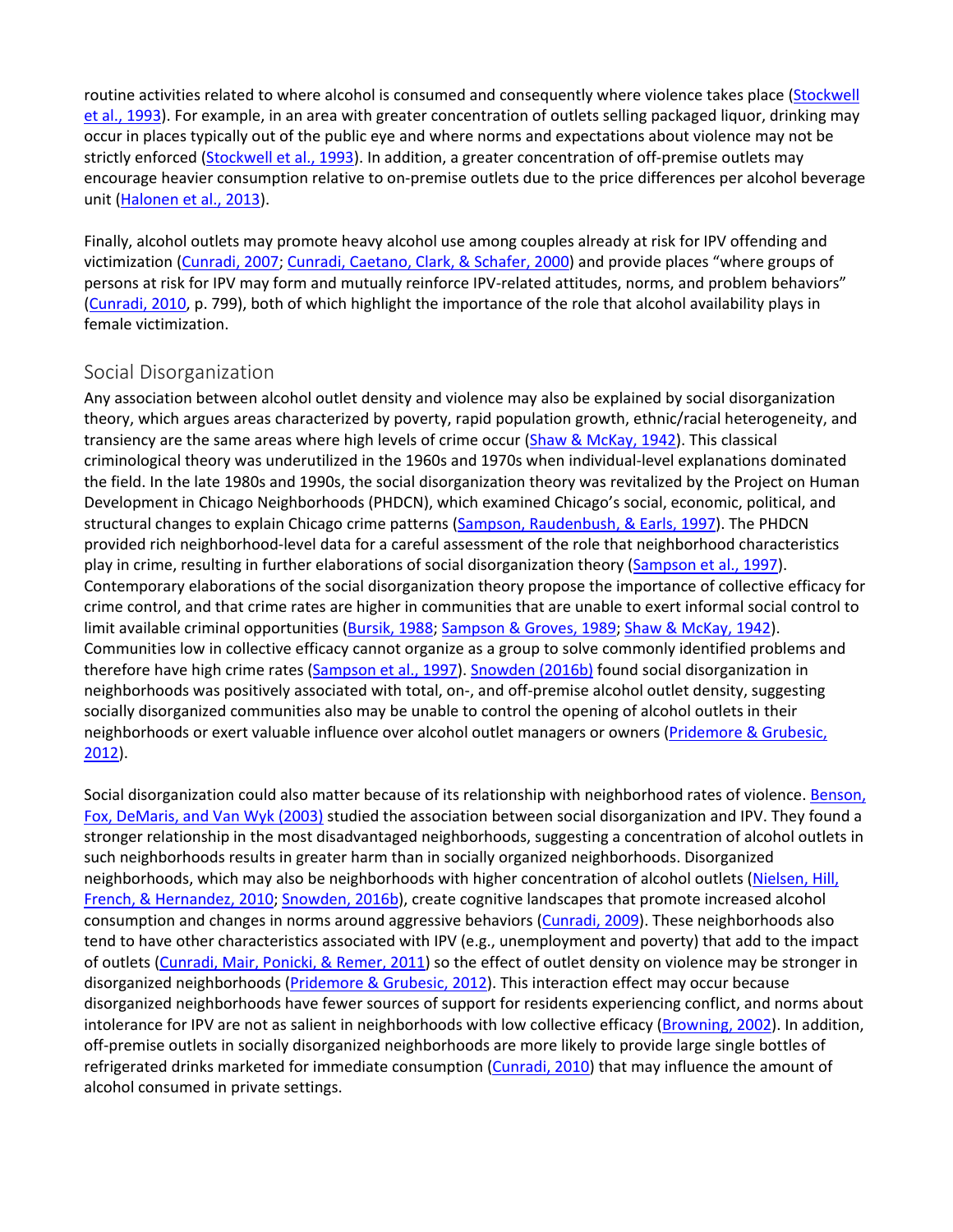Research focusing on how social disorganization impacts non-IPV female victimization is limited, but the mechanisms suggested by [Cunradi \(2009\)](https://journals.sagepub.com/doi/10.1177/0886260517719080) and [Benson et al. \(2003\)](https://journals.sagepub.com/doi/10.1177/0886260517719080) in relation to IPV may also apply to non-IPV female victimization. Socially disorganized neighborhoods may create more opportunities for violence by providing alcohol-selling establishments that encourage increased alcohol consumption, where norms about consumption and intolerance of IPV encourage such outcomes [\(Cunradi, 2009\)](https://journals.sagepub.com/doi/10.1177/0886260517719080). In addition, due to high transiency in socially disorganized neighborhoods, neighbors may be less likely to know each other or less likely to intervene in events occurring in their neighborhoods [\(Shaw & McKay, 1942\)](https://journals.sagepub.com/doi/10.1177/0886260517719080). Areas with high outlet density also may create additional flow from nonresidents who likely have little interest in utilizing informal control and serving as capable guardians over events in the area [\(Sampson, 1986\)](https://journals.sagepub.com/doi/10.1177/0886260517719080).

#### Hypotheses

Given this review of the literature, we tested two main hypotheses:

**Hypothesis 1:** Alcohol outlet density is positively associated with overall female violent victimization rates.

**Hypothesis 2:** Alcohol outlet density is positively associated with non-IPV female violent victimization rates.

We also carried out further exploratory analyses. While theory and prior research are not strong enough to suggest which may have stronger effects, we tested for differential effects of on- and off-premise alcohol outlet density on overall and non-IPV female violent victimization rates. Finally, to determine whether any effects of on- and off-premise alcohol outlet density on female victimization rates are unique to females or are simply reflecting a more general impact on community violence rates, we tested for effects of alcohol outlet density on male violent victimization rates.

# Data and Method

#### Research Site and Units of Analysis

Milwaukee, Wisconsin, was the research site for this study. Milwaukee is the largest city in Wisconsin, covering 96 square miles [\(U.S. Census Bureau, 2014\)](https://journals.sagepub.com/doi/10.1177/0886260517719080). Its population of almost 600,000 is ethnically diverse: 40% African American, 37% non-Hispanic or Latino White, 17% Hispanic or Latino, and 3.5% Asian (U.S. Census Bureau, [2014\)](https://journals.sagepub.com/doi/10.1177/0886260517719080).

Census block groups within the city of Milwaukee were our units of analysis. We used block groups because they are the smallest and most ecologically meaningful administrative units for approximating neighborhoods. [Sampson and Raudenbush \(2004\)](https://journals.sagepub.com/doi/10.1177/0886260517719080) and [Grannis \(1998\)](https://journals.sagepub.com/doi/10.1177/0886260517719080) showed block groups adequately reflect the layout of neighborhoods. Moreover[, Parker and Wolz \(1979\)](https://journals.sagepub.com/doi/10.1177/0886260517719080) argued alcohol outlet density is related to locations small enough to be influenced by varying population structure and geographical stratification [\(Britt, Carlin,](https://journals.sagepub.com/doi/10.1177/0886260517719080) Toomey, & [Wagenaar, 2005\)](https://journals.sagepub.com/doi/10.1177/0886260517719080). This is important because using larger units (e.g., zip codes, cities, states) may obscure the fundamental nature of outlet density [\(Parker & Wolz, 1979\)](https://journals.sagepub.com/doi/10.1177/0886260517719080) and increase the likelihood of aggregation bias.

#### Dependent Variables

The Milwaukee Police Department provided us with individual-level criminal incident data from January 2013 until December 2014. Data included incident number, district number, incident date, National Incident-Based Reporting System (NIBRS) offense code, NIBRS offense code description, crime category (i.e., violent, property, or other), offense sequence number, personal record number, person involvement (i.e., arrested, suspect, or victim), victim sex, if it was a domestic violence incident (i.e., yes, no, or null), incident address, and location type.

We used these data to create four dependent variables: (a) overall female violent victimization, (b) female non-IPV violent victimization, (c) overall male violent victimization, and (d) male non-IPV violent victimization. Violent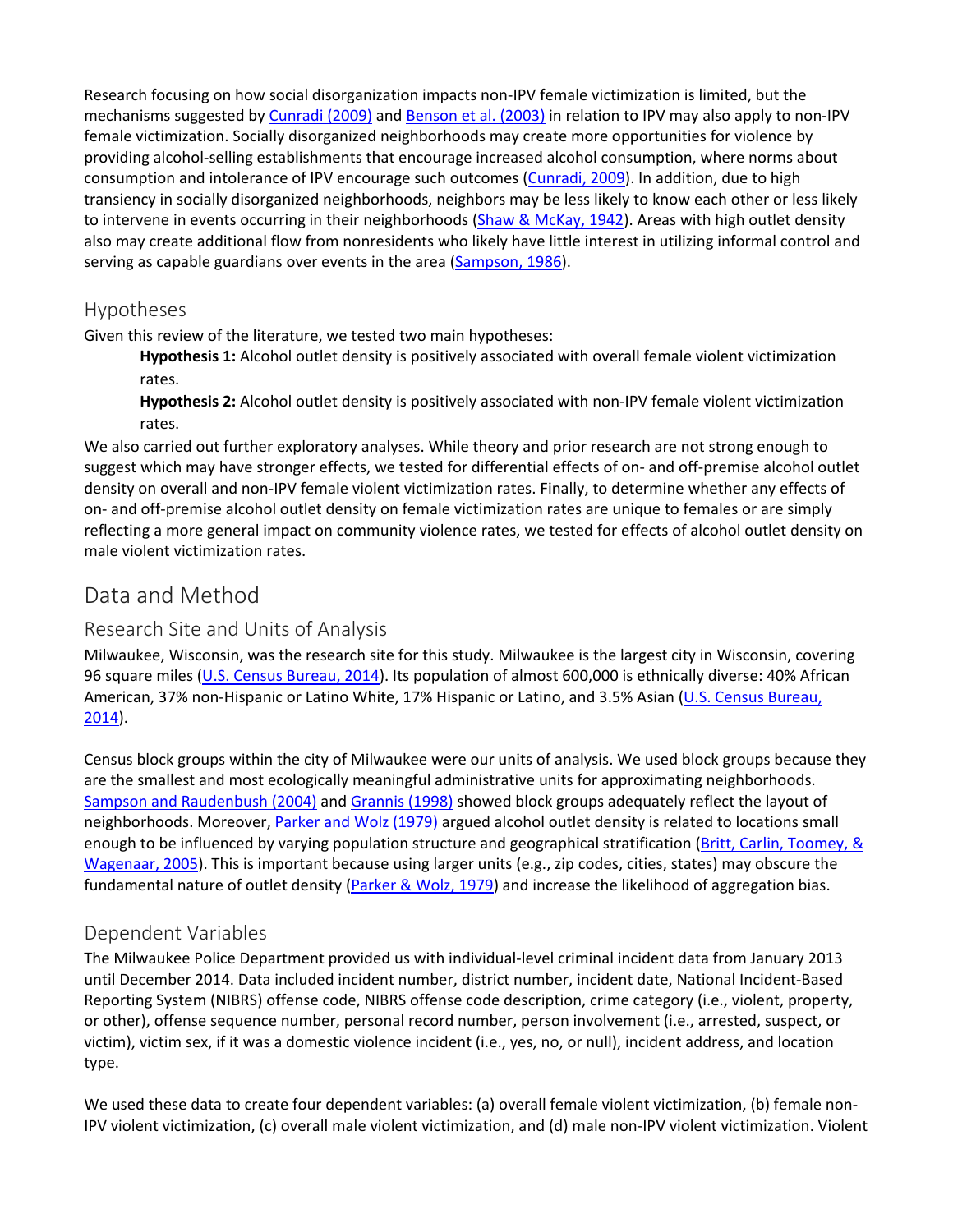victimization included aggravated assault, nonnegligent murder, and robbery. We classified non-IPV violent victimization as the crimes in which the victim was not victimized in the course of a domestic violence incident. These incidents were geocoded using the City of Milwaukee geolocator and resulted in over 99% successful match for each of these variables. The data were subsequently aggregated to census block groups using data on spatial location. These raw counts were standardized by census block group land area. Finally, we took the square root of the rates per square mile to address skewed distributions (and this transformation worked better than using a log base 10 function).

#### Main Independent Variables

Wisconsin Department of Revenue provided us with data on active alcohol outlet licenses for fiscal year 2013/2014. These data included license address, which we geocoded using the City of Milwaukee geolocator with a 99.7% successful match. We queried the data for alcohol outlet type, which allowed us to disaggregate into on- and off-premise alcohol outlets. We aggregated these data to census block groups based on spatial location and we divided these raw counts by census block group land area to create density per square mile. We corrected for skewed distributions of each of these densities using a log base 10 function (which resulted in the most acceptable reduction of the skewness value relative to alternative transformations).

#### Control Variables

We obtained socioeconomic data from the 2013 U.S. Census Bureau American Community Survey 5-year estimate database. We followed the social disorganization framework [\(Sampson et al., 1997\)](https://journals.sagepub.com/doi/10.1177/0886260517719080) and created four scales to capture social disorganization, including (a) Concentrated Affluence, (b) Concentrated Disadvantage, (c) Cultural Heterogeneity, and (d) Residential Stability. The first scale, Concentrated Affluence ( $\alpha$  = .85), consisted of percent of adults with college education or beyond, percent of professionals and managers among those in the civilian labor force, and percent of families with incomes >US\$75,000. The second scale, Concentrated Disadvantage (α = .62), included percent African American, percent of households on public assistance, percent unemployed, and percent living below poverty line. The third scale, Cultural Heterogeneity ( $\alpha$  = .75), was comprised of percent Hispanic or Latino and percent foreign-born. The last scale, Residential Stability ( $α = .67$ ), included percent living in the same house 1 year prior and percent owner-occupied housing units. The distributions of these factors were skewed and we transformed them using log base 10 function (which resulted in the most acceptable reduction of the skewness values).

Following routine activities theory [\(Cohen & Felson, 1979\)](https://journals.sagepub.com/doi/10.1177/0886260517719080) and in line with prior work in this area (e.g., [Freisthler, Midanik, & Gruenewald, 2004\)](https://journals.sagepub.com/doi/10.1177/0886260517719080), we controlled for population density and percent vacant housing units to account for greater availability of vulnerable victims in block groups where population density is higher and reduced guardianship where percent vacant housing units is higher. The data were skewed and we transformed them using a square root function that yielded the most appropriate reduction in the skewness values.

#### Analytic Strategy

We used IBM SPSS software to test if the control variables exhibited an underlying latent structure; ESRI ArcGIS software to clean, manage, and geocode data; and GeoDa Space software to estimate two-stage least squares spatially lagged regression models, which allowed us to control for spatial autocorrelation of dependent variables across neighboring block groups. To identify the spatial influence of neighboring census block groups on the dependent variable, we estimated spatial regression models with a first-order queen contiguity spatial weight matrix. We chose the contiguity spatial weight matrix because the units of analysis (i.e., census block groups) are arranged in a grid-like manner. We used first-order queen contiguity because we wanted to allow for equal influence of neighboring crime levels on our units of analysis.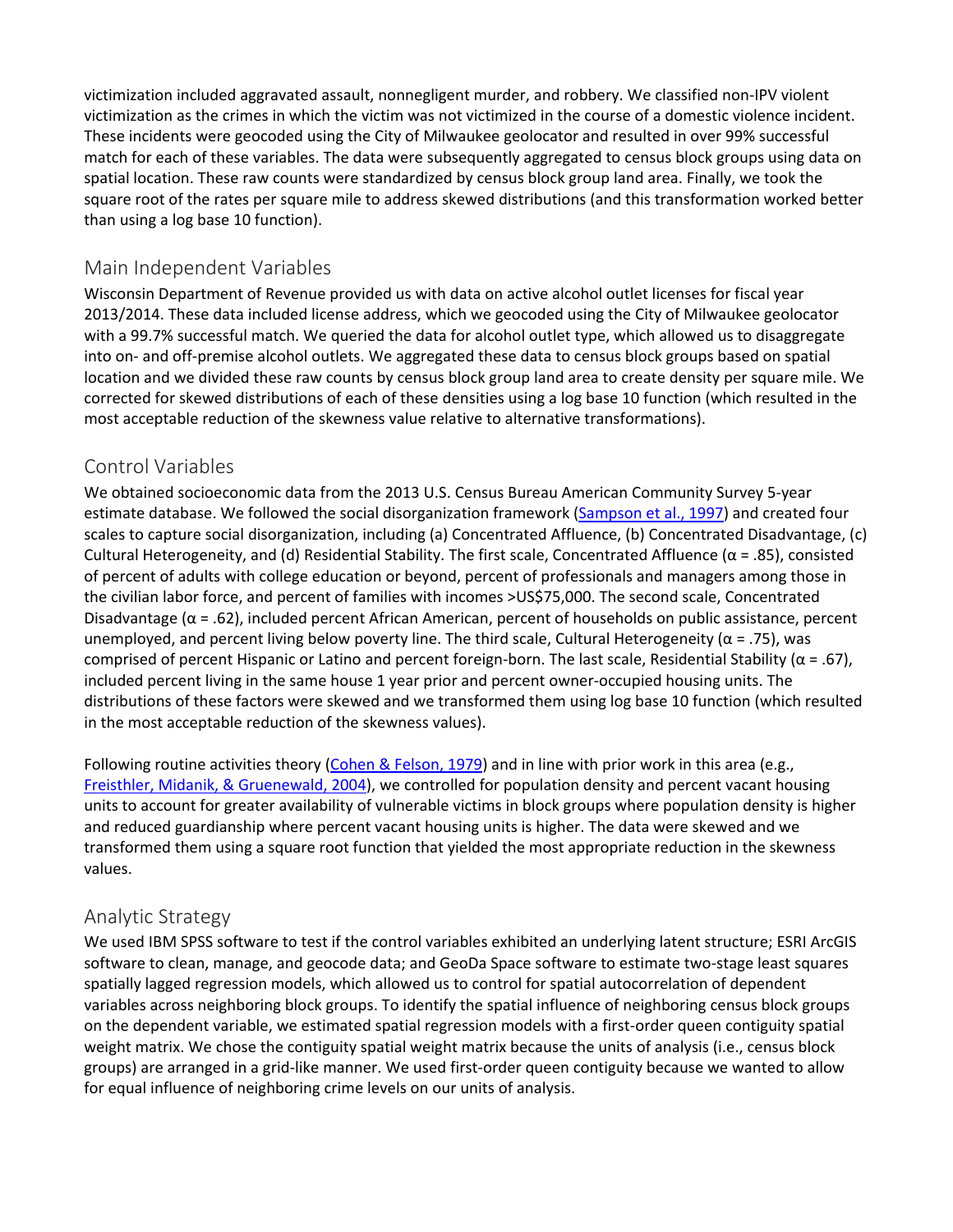Spatially informed regression models are appropriate in this context because our dependent variables contain spatially referenced data. Spatial autocorrelation diagnostics indicated the violence levels in one unit of analysis were influenced by the processes from neighboring units, indicating spatial autocorrelation in the dependent variables. This is because spatially distributed data (e.g., locations of female violent victimization) generally exhibit patterned variation, or spatial autocorrelation, so that those data points closer together in space are more likely to have similar characteristics than those that further apart [\(Tobler, 1970\)](https://journals.sagepub.com/doi/10.1177/0886260517719080). Once spatial autocorrelation was identified, we controlled for the effect of this nuisance on parameter estimates [\(Anselin,](https://journals.sagepub.com/doi/10.1177/0886260517719080)  [1988; Anselin & Bera, 1998\)](https://journals.sagepub.com/doi/10.1177/0886260517719080) by adding a term for it (Rho) to the models.

We carried out four sets of analyses. The first two examined female violent victimization and female non-IPV violent victimization density. The last two examined male violent victimization and male non-IPV violent victimization density. Given theoretical expectations, all *p* values were for one-tailed tests.

#### Results

[Table 1](https://journals.sagepub.com/doi/10.1177/0886260517719080) shows results of principal components analysis with one varimax rotation of the social disorganization variables. These results show control variables followed the social disorganization framework well, as evident in loadings and separations into each factor.

|                                              | <b>Factor</b> |                |         |         |
|----------------------------------------------|---------------|----------------|---------|---------|
|                                              | 1             | $\overline{2}$ | 3       | 4       |
| Percent of adults with college education     | .888          | $-.270$        | $-.078$ | $-.101$ |
| Percent of professionals and managers        | .854          | $-.132$        | $-.245$ | .058    |
| among those in the civilian labor force      |               |                |         |         |
| Percent of families with incomes higher than | .685          | $-.332$        | $-.034$ | .428    |
| US\$75,000                                   |               |                |         |         |
| Percent female-headed families with children | $-.508$       | .422           | $-.450$ | $-.196$ |
| Percent Hispanic or Latino                   | $-.244$       | .084           | .903    | $-.014$ |
| Percent foreign-born                         | $-.160$       | $-.011$        | .898    | $-.043$ |
| Percent African American                     | $-.490$       | .356           | $-.703$ | $-.077$ |
| Percent of households on public assistance   | $-.112$       | .884           | .006    | $-.002$ |
| Percent unemployed                           | $-.413$       | .670           | $-.129$ | $-.110$ |
| Percent living below poverty line            | $-.452$       | .621           | .021    | $-.383$ |
| Percent living in same house 1 year ago      | $-.054$       | .074           | .070    | .890    |
| Percent owner-occupied housing units         | .184          | $-.304$        | $-.079$ | .838    |

**Table 1.** Factor Loadings of Census Variables Into Four Factors.

[Tables 2](https://journals.sagepub.com/doi/10.1177/0886260517719080) shows descriptive statistics for the untransformed variables. On average, Milwaukee block groups had 151 female violent victimizations per square mile and 106 female non-IPV violent victimizations per square mile, revealing most officially recorded female violent victimization is non-IPV victimization and demonstrating the need for more research on the topic. On average, block groups had 205 male violent victimizations per square mile and 181 male non-IPV violent victimizations per square mile. On average, block groups contained 15 onpremise and six off-premise alcohol outlets per square mile. We transformed the dependent, independent, and control variables to address their skewed distribution, and the descriptive statistics for the transformed variables are shown in [Table 3.](https://journals.sagepub.com/doi/10.1177/0886260517719080) As seen i[n Table 3,](https://journals.sagepub.com/doi/10.1177/0886260517719080) the transformation of these variables was successful in normalizing the distribution of the data.

**Table 2.** Descriptive Statistics for Untransformed Variables.

|  | <b>Minimum</b> | Maximum |
|--|----------------|---------|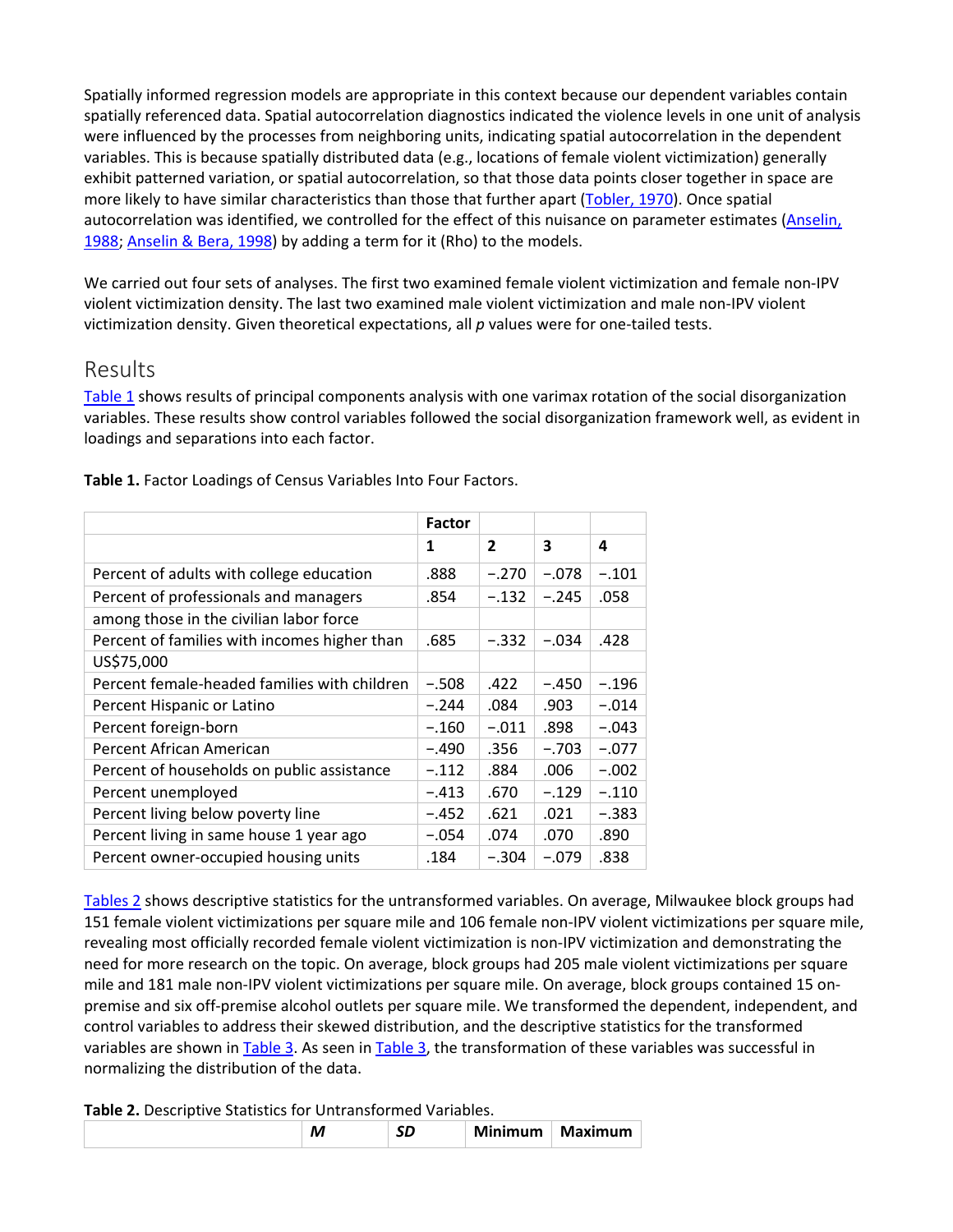| Dependent variables          |           |          |         |           |
|------------------------------|-----------|----------|---------|-----------|
| Female violent density       | 151.30    | 153.96   | 0.00    | 1,054.66  |
| Female non-IPV density       | 106.22    | 111.59   | 0.00    | 642.20    |
| Male violent density         | 205.01    | 209.88   | 0.00    | 1,028.65  |
| Male non-IPV density         | 180.71    | 188.09   | 0.00    | 1,006.29  |
| Alcohol outlets              |           |          |         |           |
| On-premise density           | 15.00     | 32.82    | 0.00    | 329.43    |
| Off-premise density          | 5.97      | 10.89    | 0.00    | 65.75     |
| Social disorganization       |           |          |         |           |
| Concentrated affluence       | 0.00      | 1.00     | $-2.06$ | 3.40      |
| Concentrated disadvantage    | 0.00      | 1.00     | $-3.26$ | 4.91      |
| Cultural heterogeneity       | 0.00      | 1.00     | $-1.48$ | 3.15      |
| Residential stability        | 0.00      | 1.00     | $-4.03$ | 2.13      |
| Control variables            |           |          |         |           |
| Population density           | 10,476.20 | 6,662.68 | 0.00    | 53,025.00 |
| Percent vacant housing units | 10.14     | 6.04     | 0.00    | 34.67     |

**Note.** IPV = intimate partner violence.

**Table 3.** Descriptive Statistics for Transformed Variables.

|                              | M     | SD    | <b>Minimum</b> | <b>Maximum</b> |
|------------------------------|-------|-------|----------------|----------------|
| Dependent variables          |       |       |                |                |
| Female violent density       | 10.51 | 6.39  | 0.00           | 32.48          |
| Female non-IPV density       | 8.65  | 5.60  | 0.00           | 25.34          |
| Male violent density         | 12.17 | 7.56  | 0.00           | 32.07          |
| Male non-IPV density         | 11.36 | 7.19  | 0.00           | 31.72          |
| Alcohol outlets              |       |       |                |                |
| On-premise density           | 0.65  | 0.70  | 0.00           | 2.52           |
| Off-premise density          | 0.41  | 0.58  | 0.00           | 1.82           |
| Social disorganization       |       |       |                |                |
| Concentrated affluence       | 0.46  | 0.14  | 0.00           | 0.81           |
| Concentrated disadvantage    | 0.62  | 0.10  | 0.00           | 0.96           |
| Cultural heterogeneity       | 0.36  | 0.16  | 0.00           | 0.75           |
| Residential stability        | 0.47  | 0.14  | 0.00           | 0.85           |
| Control variables            |       |       |                |                |
| Population density           | 97.57 | 30.96 | 0.00           | 230.27         |
| Percent vacant housing units | 3.05  | 0.91  | 0.00           | 5.89           |

**Note.** IPV = intimate partner violence.

[Table 4](https://journals.sagepub.com/doi/10.1177/0886260517719080) shows results of two spatially lagged regression models. Model 1 shows results for overall female violent victimization density regressed on alcohol outlet types net of controls. Model 2 shows results for female non-IPV violent victimization density regressed on alcohol outlet types net of controls. Results of Model 1 show female violent victimization density was not associated with on-premise alcohol outlets (*p* = .09), while the association with off-premise outlets was significant ( $p = .03$ ). The variables in this model explained 79% of the variance in female violent victimization density. The multicollinearity condition number suggested multicollinearity was not a problem and that the inclusion of the spatial lag term (Rho) removed any remaining spatial autocorrelation in the model residuals (Anselin–Kelejian test, *p* = .24). Model 2 showed female non-IPV violent victimization density was associated with on-premise (*p* = .01) and off-premise (*p* = .03) outlet density. While the spatial autoregressive parameter (Rho) for female non-IPV violent victimization density was associated with female non-IPV violent victimization density (*p* = .00), its inclusion did not remove all spatial autocorrelation in model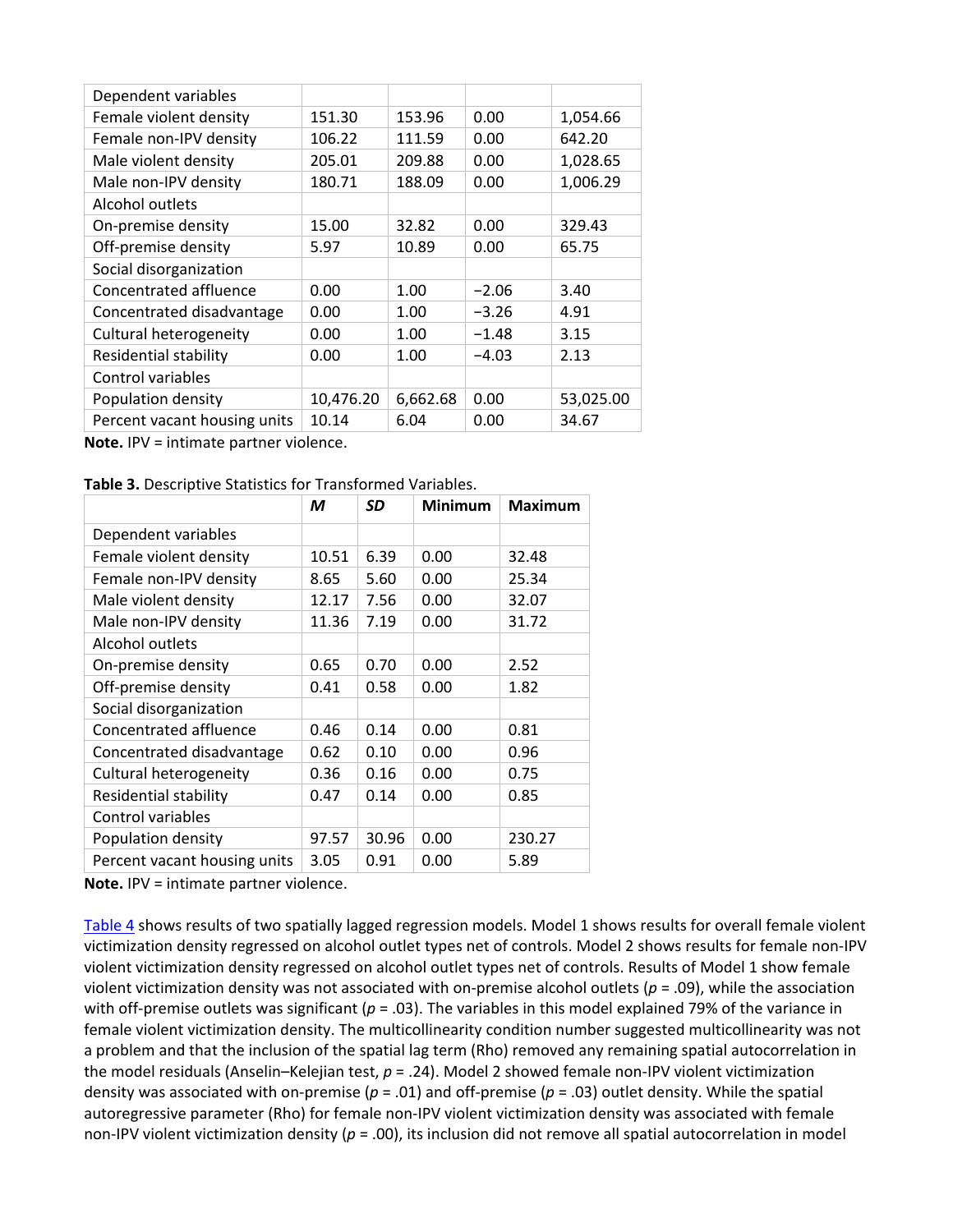residuals (Anselin–Kelejian test, *p* = .02). These variables explained 75% of the variance in the female non-IPV violent victimization density and multicollinearity was not a problem.

| Table 4. Spatial Lag Regression for Female Violent Victimization Density and Female Non-IPV Violent        |  |  |  |  |  |  |  |
|------------------------------------------------------------------------------------------------------------|--|--|--|--|--|--|--|
| Victimization Density Regressed on Alcohol Outlet Types, Social Disorganization, and Control Variables for |  |  |  |  |  |  |  |
| Milwaukee Block Groups (N = 572).                                                                          |  |  |  |  |  |  |  |
|                                                                                                            |  |  |  |  |  |  |  |

|                                                        | <b>Model 1: Female</b><br><b>Violent Victimization</b> |                       |                        | <b>Model 2: Female Non-</b><br><b>IPV Violent</b><br>Victimization |                       |      |
|--------------------------------------------------------|--------------------------------------------------------|-----------------------|------------------------|--------------------------------------------------------------------|-----------------------|------|
|                                                        | $\mathbf b$                                            | <b>SE</b>             | p                      | $\mathbf b$                                                        | <b>SE</b>             | p    |
| On-premise                                             | 0.28                                                   | 0.21                  | .09                    | 0.52                                                               | 0.20                  | .01  |
| Off-premise                                            | 0.45                                                   | 0.24                  | .03                    | 0.44                                                               | 0.23                  | .03  |
| Concentrated affluence                                 | $-7.85$                                                | 1.15                  | .00                    | $-5.11$                                                            | 1.07                  | .00  |
| Concentrated<br>disadvantage                           | 7.21                                                   | 1.64                  | .00                    | 5.39                                                               | 1.56                  | .00  |
| Cultural heterogeneity                                 | $-6.47$                                                | 0.97                  | .00                    | $-5.40$                                                            | 0.94                  | .00  |
| Residential stability                                  | 1.52                                                   | 1.02                  | .07                    | 0.83                                                               | 0.98                  | .20  |
| Population density                                     | 0.06                                                   | 0.01                  | .00                    | 0.05                                                               | 0.01                  | .00  |
| Percent vacant housing<br>units                        | 0.91                                                   | 0.21                  | .00                    | 0.67                                                               | 0.20                  | .00  |
| Rho female violent<br>victimization density            | 0.51                                                   | 0.05                  | .00                    | $\qquad \qquad \qquad$                                             |                       |      |
| Rho female non-IPV<br>violent victimization<br>density |                                                        |                       | $\qquad \qquad \qquad$ | 0.58                                                               | 0.06                  | .00. |
| Constant                                               | $-3.01$                                                | 1.02                  | .00.                   | $-2.75$                                                            | 0.98                  | .00. |
| Pseudo-R2                                              |                                                        | .79                   |                        |                                                                    | .75                   |      |
| Multicollinearity condition<br>number                  |                                                        | 27.81                 |                        |                                                                    | 27.81                 |      |
| Anselin-Kelejian test                                  |                                                        | 1.40 $(p)$<br>$=.24)$ |                        |                                                                    | 5.45 $(p)$<br>$=.02)$ |      |

**Note.** Given theoretical expectations, all p values are for one-tailed tests. IPV = intimate partner violence.

We estimated relationships for males to determine whether these associations were specific to female victimization. [Table 5](https://journals.sagepub.com/doi/10.1177/0886260517719080) shows results of two spatially lagged regression models. Model 3 shows results for overall male violent victimization density regressed on alcohol outlet types net of controls. Model 4 shows results for male non-IPV violent victimization density. Model 3 shows male violent victimization was positively associated with on-premise ( $p = .01$ ) and off-premise ( $p < .01$ ) alcohol outlet density. The spatial autoregressive parameter (Rho) for overall male violent victimization density was positively associated with male violent victimization density, though the inclusion of this term did not remove all spatial autocorrelation in model residuals (Anselin– Kelejian test,  $p = .01$ ). These variables explained 82% of the variance in overall male violent victimization density, and the multicollinearity condition number suggests multicollinearity was not a problem in this model. Results for Model 4 show on-premise alcohol outlet density and off-premise alcohol outlet density were positively associated with male non-IPV violent victimization (*p* < .01 for both). The spatial autoregressive parameter (Rho) was a significant contributor to the model ( $p = .00$ ), but it did not remove all of the remaining spatial dependence in the model residuals (Anselin–Kelejian test, *p* = .00). These variables explained 81% of variance in the male non-IPV violent victimization density, and multicollinearity condition number test statistic suggested that multicollinearity was not a problem.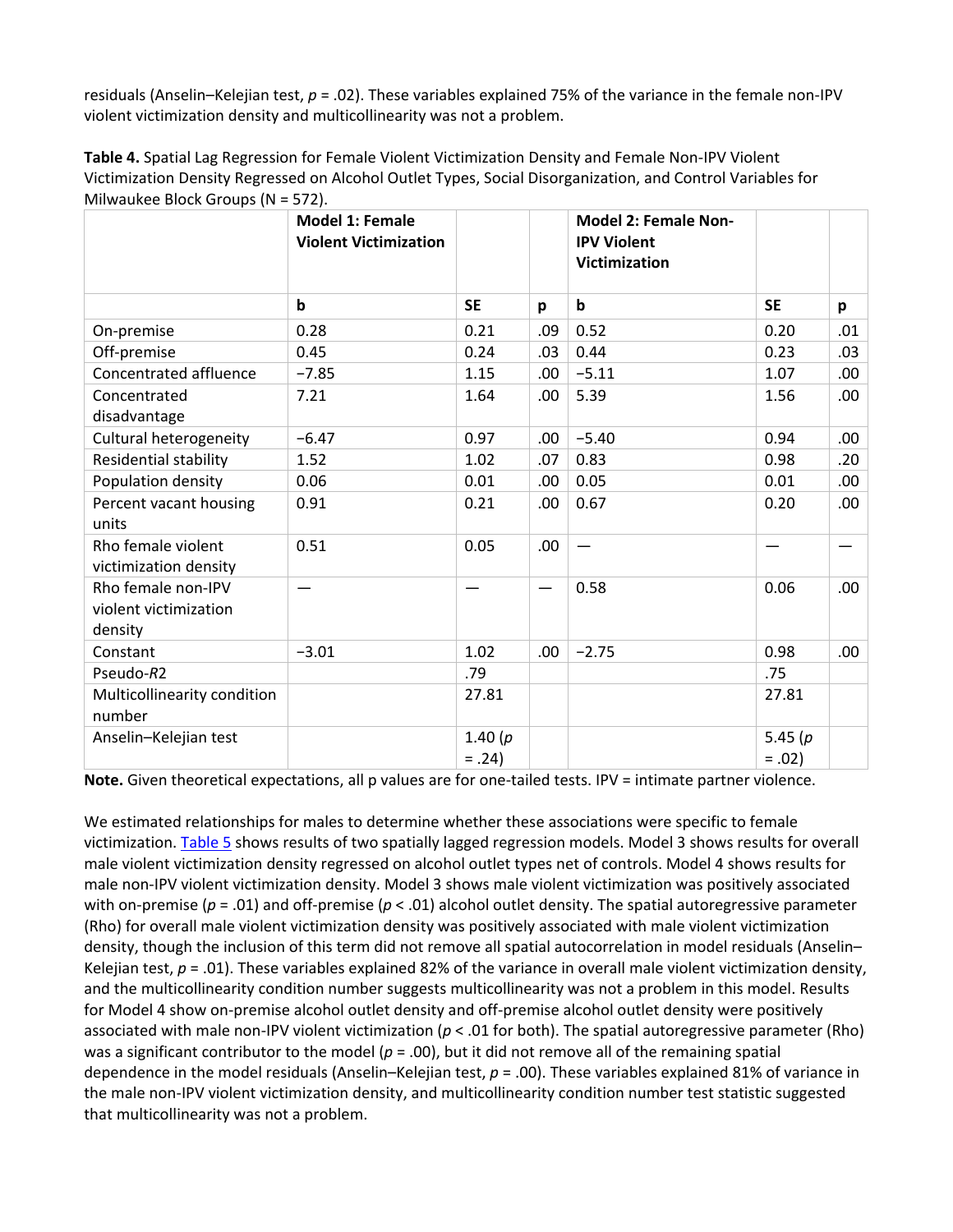**Table 5.** Spatial Lag Regression for Male Violent Victimization Density and Male Non-IPV Violent Victimization Density Regressed on Alcohol Outlet Types, Social Disorganization, and Control Variables for Milwaukee Block Groups (*N* = 572).

|                                                   | <b>Model 3: Male</b><br><b>Violent Victimization</b> |                    |                  | Model 4: Male Non-<br><b>IPV Victimization</b> |                       |                  |
|---------------------------------------------------|------------------------------------------------------|--------------------|------------------|------------------------------------------------|-----------------------|------------------|
|                                                   | b                                                    | <b>SE</b>          | $\boldsymbol{p}$ | b                                              | <b>SE</b>             | $\boldsymbol{p}$ |
| On-premise                                        | 0.65                                                 | 0.23               | .01              | 0.64                                           | 0.23                  | .00              |
| Off-premise                                       | 1.46                                                 | 0.26               | .00              | 1.43                                           | 0.25                  | .00              |
| Concentrated affluence                            | $-8.47$                                              | 1.26               | .00.             | $-7.63$                                        | 1.22                  | .00.             |
| Concentrated disadvantage                         | 4.33                                                 | 1.82               | .01              | 3.96                                           | 1.78                  | .02              |
| Cultural heterogeneity                            | $-5.21$                                              | 1.00               | .00              | $-5.05$                                        | 0.98                  | .00.             |
| Residential stability                             | 0.38                                                 | 1.13               | .37              | 0.53                                           | 1.11                  | .32              |
| Population density                                | 0.06                                                 | 0.01               | .00              | 0.06                                           | 0.01                  | .00.             |
| Percent vacant housing<br>units                   | 0.64                                                 | 0.23               | .01              | 0.57                                           | 0.22                  | .01              |
| Rho male violent<br>victimization density         | 0.63                                                 | 0.05               | .00              |                                                |                       |                  |
| Rho male non-IPV violent<br>victimization density |                                                      |                    |                  | 0.64                                           | 0.05                  | .00              |
| Constant                                          | $-1.26$                                              | 1.15               | .14              | $-1.27$                                        | 1.13                  | .13              |
| Pseudo-R2                                         |                                                      | .82                |                  |                                                | .81                   |                  |
| Multicollinearity condition<br>number             |                                                      | 27.81              |                  |                                                | 27.81                 |                  |
| Anselin-Kelejian test                             |                                                      | 7.17(p)<br>$=.01)$ |                  |                                                | 9.21 $(p$<br>$= .00)$ |                  |

**Note.** Given theoretical expectations, all p values are for one-tailed tests. IPV = intimate partner violence.

Finally, to determine whether the positive effect of on- and off-premise density varied by gender, we tested for equality of regression coefficients between models using a *z* test for the difference between slopes [\(Brame,](https://journals.sagepub.com/doi/10.1177/0886260517719080)  [Paternoster, Mazerolle, & Piquero, 1998; Paternoster, Brame, Mazerolle, & Piquero, 1998\)](https://journals.sagepub.com/doi/10.1177/0886260517719080). The formula for this statistical test is

$$
Z = \frac{b_1 - b_2}{\sqrt{SEb_1^2 + SEb_2^2}}
$$

where  $b_1$  is the slope for the female victimization,  $b_2$  is the slope for the male victimization, *SEb*<sub>1</sub> is the standard error for the female victimization coefficient, and  $SEb<sub>2</sub>$  is the standard error for the male victimization coefficient.

This approach allows us to determine, in our two independent samples, the significance of the difference between female and male regression coefficients. While there are many tests for equality of regression coefficients (e.g., [Clogg, Petkova, & Haritou, 1995\)](https://journals.sagepub.com/doi/10.1177/0886260517719080), some studies use tests with incorrect formulas leading the researchers to reach incorrect conclusions (see [Brame et al., 1998,](https://journals.sagepub.com/doi/10.1177/0886260517719080) for summary of those studies). The test we use here not only correctly tests for these differences, but it is also very commonly used in criminological research.

We found the effect of on-premise outlets is similar for both genders: The difference between slopes for onpremise density was not statistically significant for female and male violent overall victimization (*p* = .24), and female and male non-IPV violent victimization ( $p = .70$ ). We found the effect of off-premise was statistically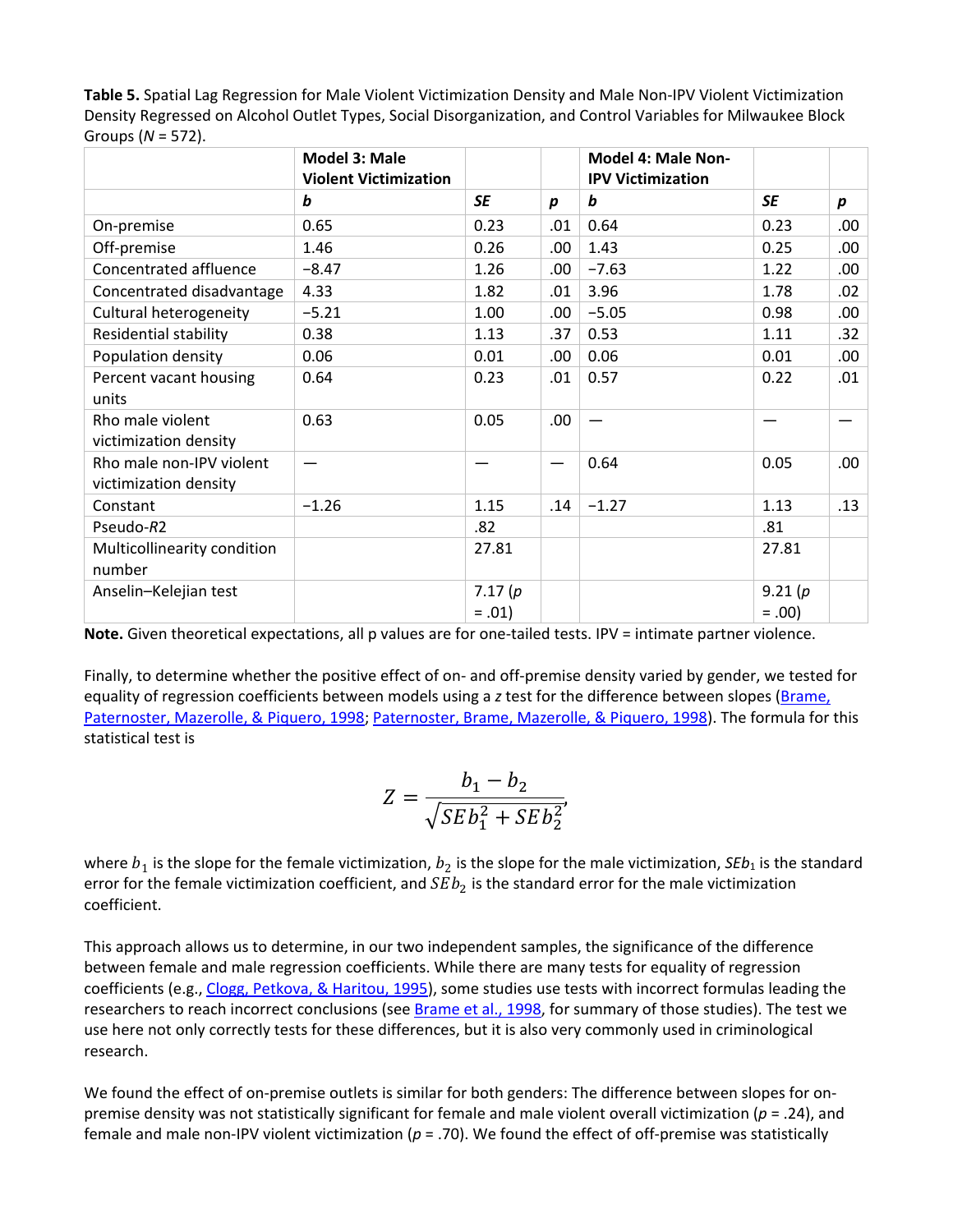different across genders: The difference between slopes for off-premise density was statistically significant for female and male violent victimization (*p* = .00), and female and male non-IPV violent victimization (*p* = .00). In other words, the formal tests of the differences suggest on-premise outlet density has the same effect on victimization for both genders, while the effect of off-premise outlet density is greater for male victimization (both overall violent victimization and non-IPV violent victimization) relative to female victimization.

### **Discussion**

Of the 2,618,018 female violent victimizations reported in the 2014 National Crime Victimization Survey, 500,920 were between intimate partners [\(Truman & Langton, 2015\)](https://journals.sagepub.com/doi/10.1177/0886260517719080). There is little research on non-IPV female violent victimization generally and as it relates to alcohol and alcohol outlets specifically. Some studies found so few female-involved incidents they chose not to analyze them [\(Graham, 2000\)](https://journals.sagepub.com/doi/10.1177/0886260517719080). Our study of Milwaukee provides several important initial findings. First, our findings indicate that in Milwaukee, off-premise, but not on-premise, alcohol outlet density is associated with overall female violent victimization. Second, both on-premise outlet density and off-premise outlet density are associated with female non-IPV violent victimization. Third, the findings show the association between outlet density and violent victimization is not restricted to females. Both on-premise outlet density and off-premise outlet density are associated with overall and non-IPV male victimization. Moreover, the effect of on-premise alcohol outlet density on overall and non-IPV violent victimization is similar across genders, though the effect of off-premise alcohol outlet density is smaller for female (both overall violent and non-IPV violent victimization) relative to male victimization.

Our findings are consistent with those of the few similar studies in this area. Our measures focused on outlet density given the lack of research of their effects on non-IPV female violent victimization. We did not operationalize specific theories that might explain the relationship between alcohol outlet density and female violent victimization rates (both overall and non-IPV), but we can draw on these theories to speculate about the reasons for our results. For example, our findings show indirect support for the adverse effects of availability theory, which argues greater alcohol accessibility stems from higher density of alcohol outlets and may lead to greater overall consumption in the area [\(Livingston et al., 2007\)](https://journals.sagepub.com/doi/10.1177/0886260517719080). It may be the physical effects of intoxication lead to aggressive and risky behavior [\(Buddie & Parks, 2003\)](https://journals.sagepub.com/doi/10.1177/0886260517719080), resulting in victimization due to lowered inhibitions [\(Room et al., 2005\)](https://journals.sagepub.com/doi/10.1177/0886260517719080) and reduced ability to defend oneself against an aggressor [\(Testa & Parks, 1996\)](https://journals.sagepub.com/doi/10.1177/0886260517719080).

Our results could also be explained by the idea that outlet density impacts routine activities. Different types of outlets may provide different environmental landscapes in which motivated offenders, vulnerable targets, and lack of suitable guardians converge in time and space [\(Cohen & Felson, 1979\)](https://journals.sagepub.com/doi/10.1177/0886260517719080). Some on-premise outlets may attract aggressive individuals, so an increase in the density of on-premise outlets could bring more aggressive individuals into an area [\(Leather & Lawrence, 1995\)](https://journals.sagepub.com/doi/10.1177/0886260517719080) that may act on opportunities for victimization. Density of alcohol outlets might also provide availability of targets for violent victimization [\(Homel & Clark, 1994;](https://journals.sagepub.com/doi/10.1177/0886260517719080) [Livingston et al., 2007\)](https://journals.sagepub.com/doi/10.1177/0886260517719080), as the physical and pharmacological effects of excessive drinking can cause a person to be less aware of their surroundings and less attuned to dangerous situations, leading to greater victimization [\(Buddie & Parks, 2003; Testa & Parks, 1996\)](https://journals.sagepub.com/doi/10.1177/0886260517719080). At on-premise outlets, intoxicated patrons leaving at closing time are more vulnerable to being a target of victimization, especially if they are leaving alone when guardianship over these outlets ceases [\(Homel & Clark, 1994\)](https://journals.sagepub.com/doi/10.1177/0886260517719080). Some routine activity theorists might argue on-premise outlets, especially bars and clubs, have bouncers, valet drivers, or other staff working outside the building who could provide greater surveillance over events occurring at or near their outlets. An area with several bars near each other would increase the number of people supervising the area. However, our findings show this is not the case. Some of these findings can be explained perhaps by the operating hours of these outlets. During operating hours, the on-premise outlets may be more likely to provide greater surveillance, but which ceases when it closes for the night.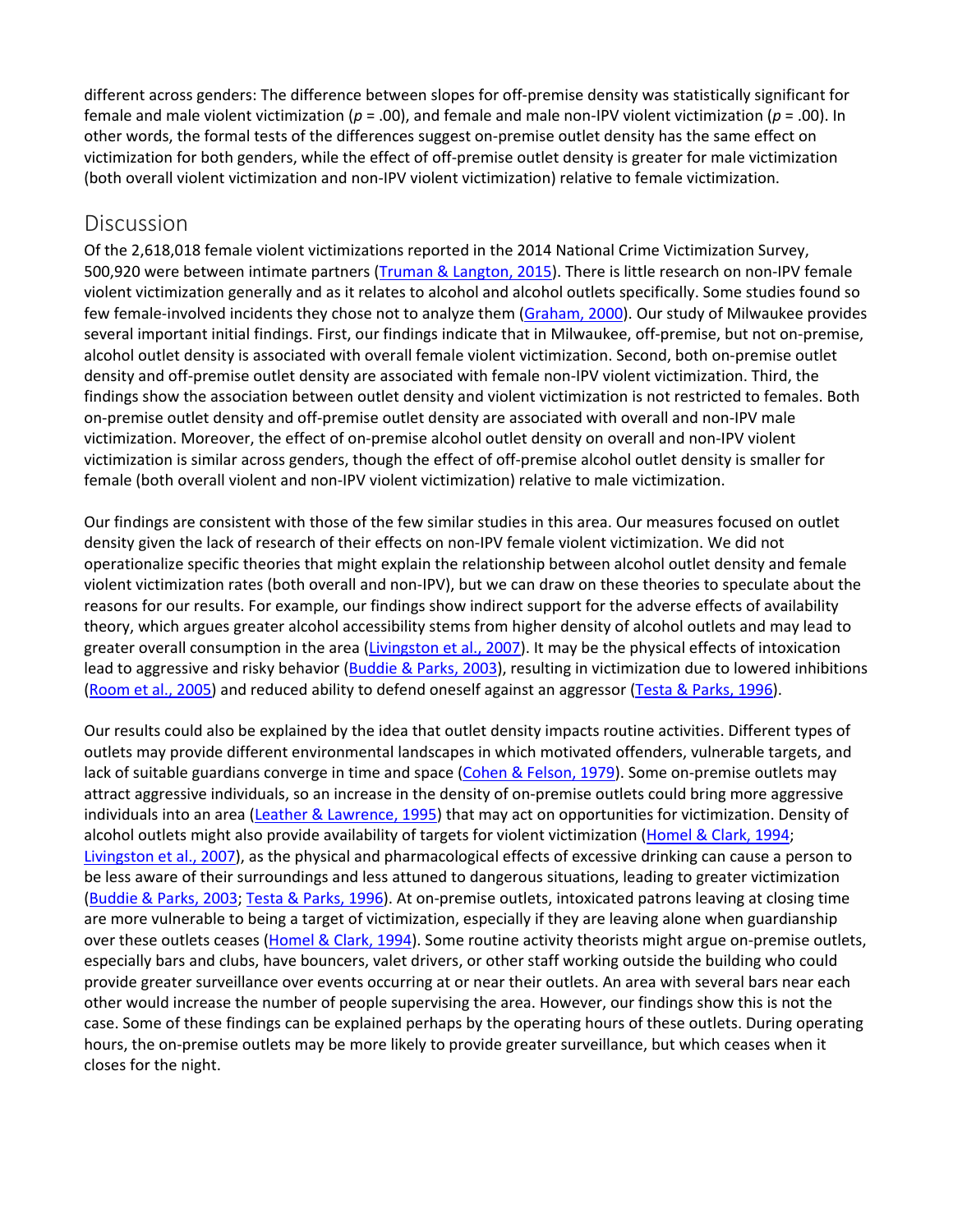Alcohol purchased from off-premise outlets is generally consumed at home [\(Halonen et al., 2013\)](https://journals.sagepub.com/doi/10.1177/0886260517719080), where vulnerable targets may experience victimization in absence of capable guardians [\(Cohen & Felson, 1979\)](https://journals.sagepub.com/doi/10.1177/0886260517719080). Moreover, lower priced alcohol beverages available at off-premise alcohol outlets may encourage private drinking relative to the price per unit of beverage consumed in on-premise outlets, so private drinking may result in more intoxicated and disinhibited offenders who may act on opportunities for victimization in the context of reduced guardianship [\(Cohen & Felson, 1979\)](https://journals.sagepub.com/doi/10.1177/0886260517719080). Greater consumption in the home could also lead to increased aggressive behavior that would typically not be displayed in public because of social norms that govern acceptable public behavior [\(Pernanen, 1993; Scribner et al., 1995\)](https://journals.sagepub.com/doi/10.1177/0886260517719080). In addition, off-premise outlets do not usually staff someone to monitor the outside of the building, so aside from security cameras guardianship generally ends when a patron walks out of the door [\(Graham, Bernards, Osgood, Homel, & Purcell, 2005\)](https://journals.sagepub.com/doi/10.1177/0886260517719080).

We found no association between on-premise alcohol outlet density and overall female victimization, though the association exists between on-premise outlet density and male overall victimization. Previous research suggests intoxication and certain outlet characteristics may increase aggression, but these results typically focus on aggression between males [\(Leonard, Collins, & Quigley, 2003\)](https://journals.sagepub.com/doi/10.1177/0886260517719080). Concentration of outlets that serve intoxicated [\(Stockwell et al., 1993\)](https://journals.sagepub.com/doi/10.1177/0886260517719080) and young patrons may create opportunities for increased rivalries among males for female attention [\(Buddie & Parks, 2003\)](https://journals.sagepub.com/doi/10.1177/0886260517719080) and vulnerability of females as targets for victimization [\(Homel & Clark,](https://journals.sagepub.com/doi/10.1177/0886260517719080)  [1994\)](https://journals.sagepub.com/doi/10.1177/0886260517719080). A study by [Krienert and Vandiver \(2009\)](https://journals.sagepub.com/doi/10.1177/0886260517719080) found assault victimization in bars is often an intragender phenomena, as men are more likely to assault men and women are more likely to assault women. Similarly, [Lorraine, Quigley, and Leonard \(2007\)](https://journals.sagepub.com/doi/10.1177/0886260517719080) examined women's barroom experiences and found the opponent during the aggressive incident was more often another female than a male[. Lorraine et al.'s \(2007\)](https://journals.sagepub.com/doi/10.1177/0886260517719080) respondents cited rowdy or obnoxious behavior and conflict over or about a romantic partner as precipitants to incidents with both male and female opponents, and cited sexual harassment as a precipitant to aggression in incidents involving male opponents.

These findings suggest intoxication in males might lead to more fights where both parties provoke the incident, whereas an increase in intoxication in females may not lead to the same aggression-provoking behavior and consequent victimization. The greater effect of off-premise density on male victimization may stem from patrons using these outlets as de facto taverns [\(Snowden & Pridemore, 2013\)](https://journals.sagepub.com/doi/10.1177/0886260517719080), consuming alcohol in an alleyway, empty parking lot, or adjacent park. Both males and females who live in the neighborhoods surrounding the outlets could also be targeted for victimization, especially when they leave the bars, stores, and restaurants at closing time [\(Campbell et al., 2009\)](https://journals.sagepub.com/doi/10.1177/0886260517719080). The differences between male and female victimization found in this study point to an important consideration that needs to be made in future studies of alcohol outlets and victimization. In particular, researchers should be cautious to avoid assuming the findings of studies of male victimization generalize to female victimization.

#### Limitations

We examined only alcohol outlet density and we did not control for other crime attractors and generators in the area like shopping precincts, sports stadiums, public transit exchanges, and insecure parking lots (Brantingham & [Brantingham, 1995\)](https://journals.sagepub.com/doi/10.1177/0886260517719080) that could explain neighborhood crime patterns. Future studies should account for these factors to understand the unique impact of alcohol outlet density when the effect of other crime generators and attractors on female victimization is also included, though we note [Grubesic, Pridemore, Williams, and Philip-](https://journals.sagepub.com/doi/10.1177/0886260517719080)[Tabb \(2013\)](https://journals.sagepub.com/doi/10.1177/0886260517719080) found the general association between alcohol outlet density and violence rates remained even when controlling for the presence of other commercial retailers generally and for risky retailers specifically (e.g., pawn shops, convenience stores, check cashing stores). Second, we did not examine the specific characteristics of outlets that could explain the association with female victimization. We discussed several possibilities in the "Literature Review" section and speculated further in the "Discussion" section. However, our goal was simply to explore if this association exists given the lack of prior research on non-IPV female violent victimization, and so we cannot make conclusions about the reasons for this association. Third, we did not examine whether and how the association between various outlet types with female victimization varies across time of day. It is possible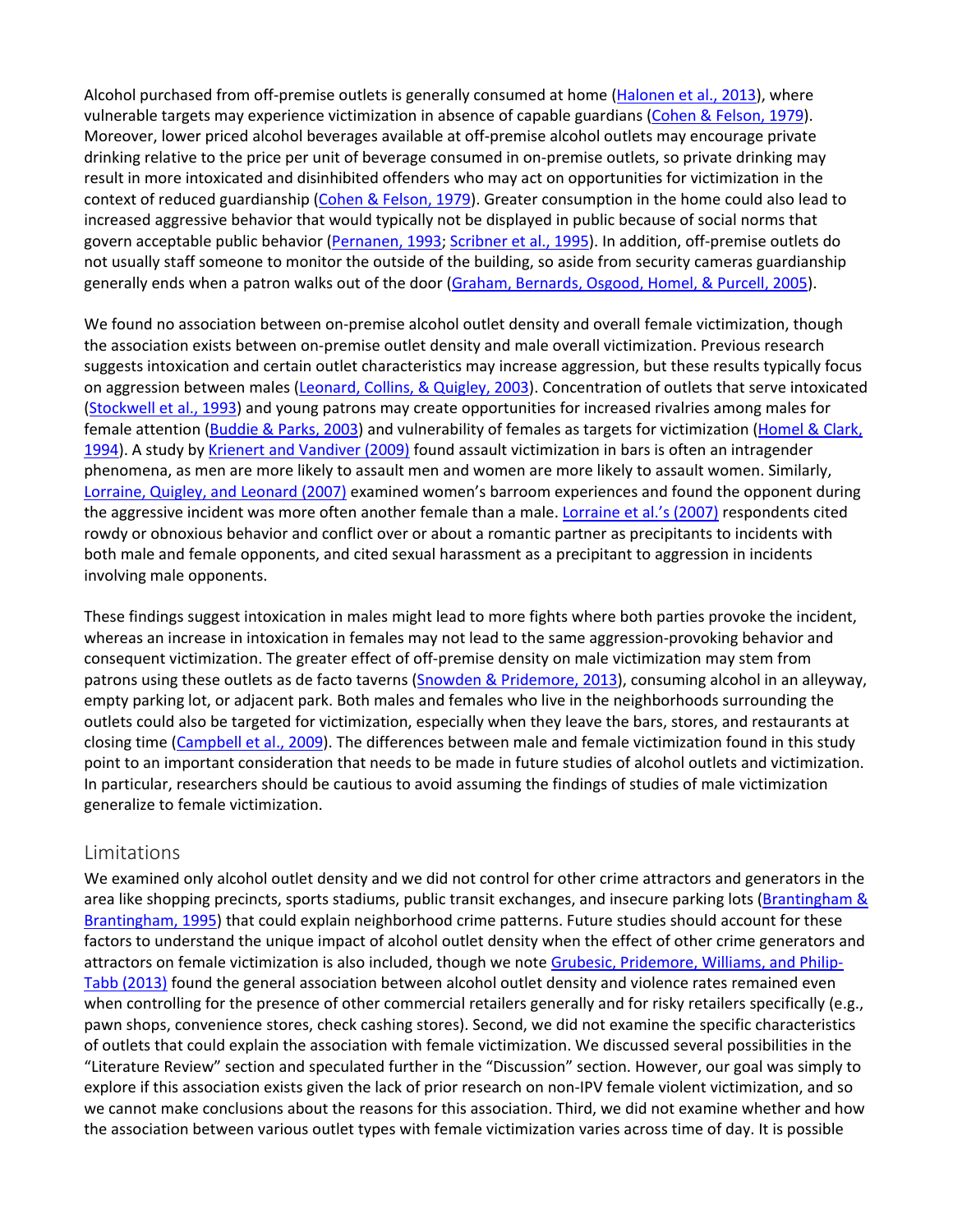that the effect of on-premise outlet density on female violent victimization is greatest at closing time when intoxicated and vulnerable bar patrons leave the premise in greater numbers, and future studies should test for this possibility. Last, while we did control for important indicators of social disorganization in our models, we did not examine how the association between outlet density and female victimization may be moderated by neighborhood social disorganization [\(Pridemore & Grubesic, 2012\)](https://journals.sagepub.com/doi/10.1177/0886260517719080). Perhaps alcohol outlets have the greatest effect on female victimization in socially disorganized neighborhoods because norms about intolerance of female victimization are not as salient as they are in socially organized neighborhoods [\(Browning, 2002\)](https://journals.sagepub.com/doi/10.1177/0886260517719080) or because the impact of alcohol availability on violence is stronger in socially disorganized neighborhoods [\(Pridemore & Grubesic, 2012\)](https://journals.sagepub.com/doi/10.1177/0886260517719080).

#### Future Research

More research is needed to understand fully the link between alcohol outlet density and female violent victimization. For example, the differential effect size of off-premise density for male relative to female victimization suggests there may be different mechanisms at play for male and female victimization in relation to alcohol outlets. The role of sexual victimization for females in relation to alcohol outlet density should be further examined. This would allow for better evidence that could be used to inform harm reduction interventions or policies related to alcohol and alcohol outlet density. For example, because areas with higher outlet densities are associated with greater overall victimization as we showed here, policy initiatives that focus on restricting outlet density may have some impact on female victimization rates. In addition, while public service announcements targeting IPV already exist, the results of this study suggest public service announcements targeting non-IPV victimization—such as encouraging appropriate bystander interventions and supervision of friends' alcohol intake—may be warranted. Alcohol outlets could also implement policies that discourage victimization, like increasing guardianship in parking lots and alleyways around closing time or partnering with companies to ensure patrons have adequate transportation. Last, while our data do not allow us to examine the gender of the suspect, future studies should aim to study the role of suspect gender in genderspecific victimization, which could provide relevant information for violence intervention and prevention.

# Conclusion

Violent victimization and offending is more prevalent for males than females [\(Lauritsen & Heimer, 2008;](https://journals.sagepub.com/doi/10.1177/0886260517719080) [Lauritsen, Heimer, & Lynch, 2009\)](https://journals.sagepub.com/doi/10.1177/0886260517719080), and most research on alcohol and violence considers only males or emphasizes males. The studies that do focus on alcohol and female violent victimization tend to focus on IPV (e.g., [Waller et al., 2012\)](https://journals.sagepub.com/doi/10.1177/0886260517719080), yet non-IPV victimization is a large proportion of all female violent victimization [\(Truman & Langton, 2015\)](https://journals.sagepub.com/doi/10.1177/0886260517719080). In this study, we focused on overall female victimization, compared overall female violent victimization with non-IPV violent female victimization, and tested to see if any associations are unique to females or are simply reflecting larger patterns of association found also among males. Our findings showed alcohol availability matters for female violent victimization even when controlling for neighborhood covariates of violence. On-premise alcohol outlets were positively associated with non-IPV female violent victimization, and off-premise alcohol outlets were positively associated with both overall and non-IPV female violent victimization. These findings suggest female violent victimization reflects the more general impact of alcohol outlet density on community violence, which is an important finding in itself given the emphasis thus far on males. Last, our findings showed that for our sample, the effect of on-premise outlets on both overall and non-IPV violent victimization is similar for both genders, but the effect of off-premise outlets is weaker for female relative to male victimization (for both overall and non-IPV violent victimization). Our results add to the understanding of the effects of alcohol outlet density on violence and female victimization generally, and they provide an important initial step in understanding alcohol outlets' impact on non-IPV female violent victimization.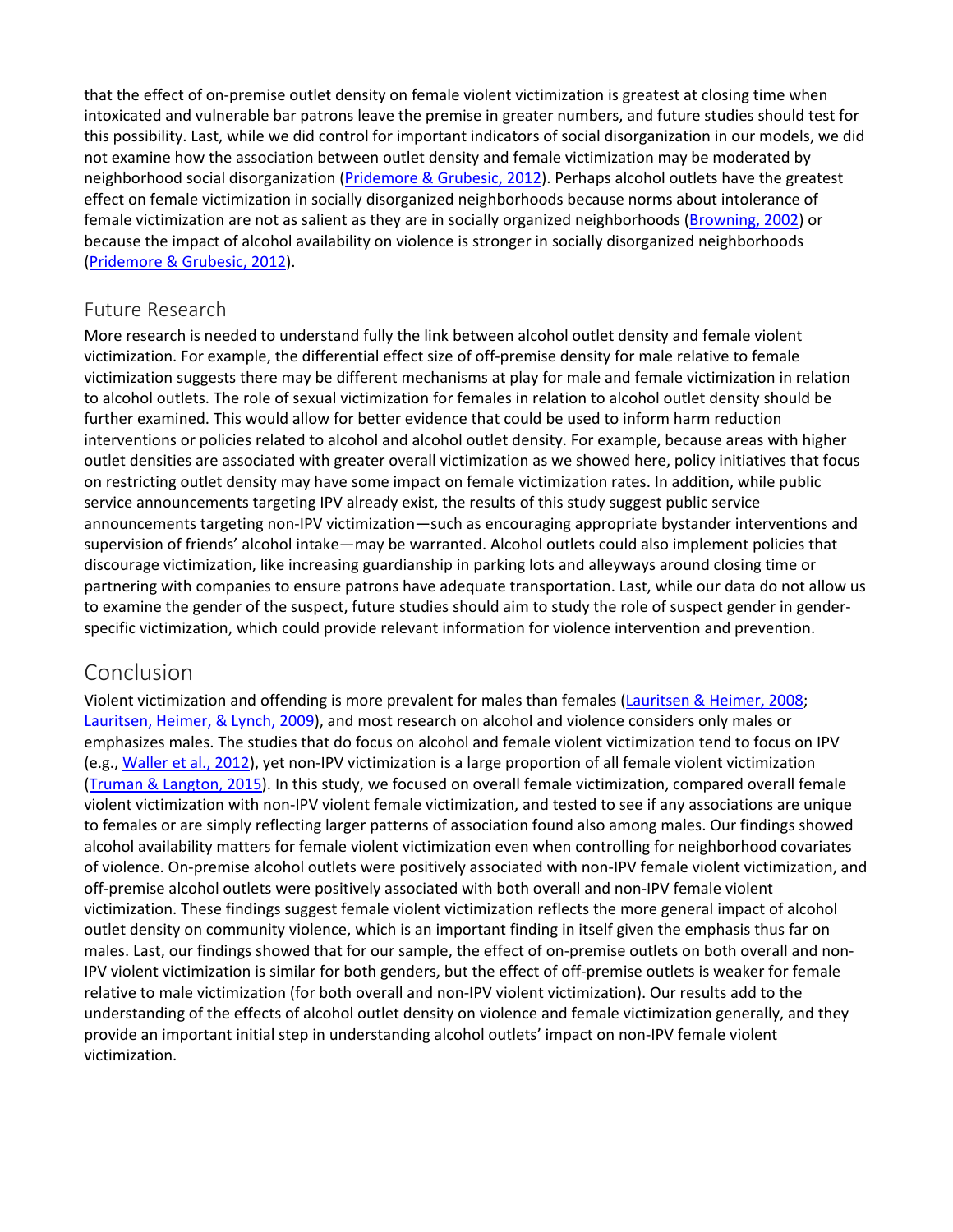# Acknowledgements

We thank Milwaukee Police Department Crime Analyst Daniel Polans and the Milwaukee Police Department for providing us the data for this research.

#### Notes

1. Alcohol outlets are retail establishments that are licensed for sale of alcoholic beverages. These include onpremise alcohol outlets, where consumption takes place while the patrons are visiting the premise (e.g., bars, restaurants, pubs, or taverns), and off-premise alcohol outlets (e.g., liquor, convenience, or grocery stores), where consumption takes place elsewhere.

# References

Anselin, L. (1988). *Spatial econometrics: Methods and models*. Boston, MA: Kluwer Academic.

- Anselin, L., & Bera, A. K. (1998). Spatial dependence in linear regression models with an introduction to spatial econometrics. *Statistics Textbooks and Monographs*, *155*, 237-290.
- Babor, T., Caetano, R., Casswell, S., Edwards, G., Giesbrecht, N., Graham, K., . . . Grube, J. W. (2010). *Alcohol: No ordinary commodity: Research and public policy* (2nd ed.). Oxford: Oxford University Press.
- Benson, M. L., Fox, G. L., DeMaris, A., & Van Wyk, J. (2003). Neighborhood disadvantage, individual economic distress and violence against women in intimate relationships. *Journal of Quantitative Criminology*, *19*, 207-235.
- Birckmayer, J. D., Holder, H. D., Yacoubian, G. S., & Friend, K. B. (2004). A general causal model to guide alcohol, tobacco, and illicit drug prevention: Assessing the research evidence. *Journal of Drug Education*, *34*, 121- 153.
- Brame, R., Paternoster, R., Mazerolle, P., & Piquero, A. (1998). Testing for the equality of maximum-likelihood regression coefficients between two independent equations. *Journal of Quantitative Criminology*, *14*, 245-261.
- Brantingham, P., & Brantingham, P. (1995). Criminality of place. *European Journal on Criminal Policy and Research*, *3*, 5-26.
- Britt, H. R., Carlin, B. P., Toomey, T. L., & Wagenaar, A. C. (2005). Neighborhood level spatial analysis of the relationship between alcohol outlet density and criminal violence. *Environmental and Ecological Statistics*, *12*, 411-426.
- Browning, C. R. (2002). The span of collective efficacy: Extending social disorganization theory to partner violence. *Journal of Marriage and Family*, *64*, 833-850.
- Buddie, A. M., & Parks, K. A. (2003). The role of the bar context and social behaviors on women's risk for aggression. *Journal of Interpersonal Violence*, *18*, 1378-1393.
- Bursik, R. J. (1988). Social disorganization and theories of crime and delinquency: Problems and prospects. *Criminology*, *26*, 519-552.
- Campbell, C. A., Hahn, R. A., Elder, R., Brewer, R., Chattopadhyay, S., Fielding, J., . . . Middleton, J. C. (2009). The effectiveness of limiting alcohol outlet density as a means of reducing excessive alcohol consumption and alcohol-related harms. *American Journal of Preventive Medicine*, *37*, 556-569.
- Clogg, C. C., Petkova, E., & Haritou, A. (1995). Statistical methods for comparing regression coefficients between models. *American Journal of Sociology*, *100*, 1261-1293.
- Cohen, L. E., & Felson, M. (1979). Social change and crime rate trends: A routine activity approach. *American Sociological Review*, *44*, 588-608.
- Cunradi, C. B. (2007). Drinking level, neighborhood social disorder, and mutual intimate partner violence. *Alcoholism: Clinical & Experimental Research*, *31*, 1012-1019.
- Cunradi, C. B. (2009). Intimate partner violence among Hispanic men and women: The role of drinking, neighborhood disorder, and acculturation-related factors. *Violence and Victims*, *24*, 83-97.
- Cunradi, C. B. (2010). Neighborhoods, alcohol outlets and intimate partner violence: Addressing research gaps in explanatory mechanisms. *International Journal of Environmental Research and Public Health*, *7*, 799-813.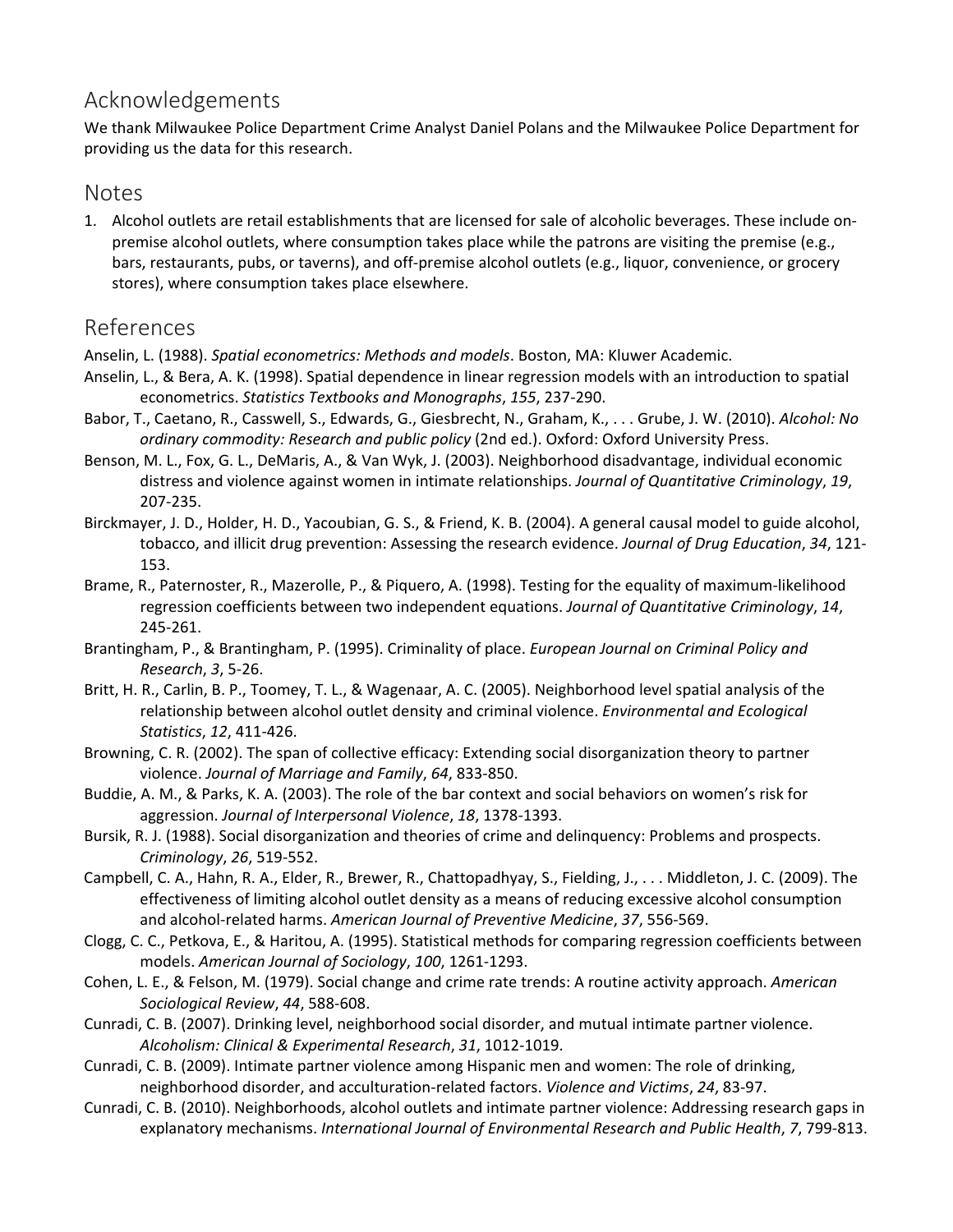- Cunradi, C. B., Caetano, R., Clark, C., & Schafer, J. (2000). Neighborhood poverty as a predictor of intimate partner violence among White, Black, and Hispanic couples in the United States: A multilevel analysis. *Annals of Epidemiology*, *10*, 297-308.
- Cunradi, C. B., Mair, C., Ponicki, W., & Remer, L. (2011). Alcohol outlets, neighborhood characteristics, and intimate partner violence: Ecological analysis of a California city. *Journal of Urban Health*, *88*, 191-200.
- Douglass, R. L., Wagenaar, A., & Barkey, P. (1980). The relationship of changing alcohol availability to acute and chronic social and health problems. *Currents in Alcoholism*, *7*, 104-125.
- Duailibi, S., Ponicki, W., Grube, J., Pinsky, I., Laranjeira, R., & Raw, M. (2007). The effect of restricting opening hours on alcohol-related violence. *American Journal of Public Health*, *97*, 2276-2280.
- Freisthler, B., Midanik, L. T., & Gruenewald, P. J. (2004). Alcohol outlets and child physical abuse and neglect: Applying routine activities theory to the study of child maltreatment. *Journal of Studies on Alcohol*, *65*(5), 586-592.
- Graham, K. (2000). Preventive interventions for on-premise drinking: A promising but underresearched area of prevention. *Contemporary Drug Problems*, *27*, 593-668.
- Graham, K., Bernards, S., Osgood, D. W., Homel, R., & Purcell, J. (2005). Guardians and handlers: The role of bar staff in preventing and managing aggression. *Addiction*, *100*, 755-766.
- Grannis, R. (1998). The importance of trivial streets: Residential streets and residential segregation. *American Journal of Sociology*, *103*, 1530-1564.
- Grubesic, T. H., Pridemore, W. A., Williams, D. A., & Philip-Tabb, L. (2013). Alcohol outlet density and violence: The role of risky retailers and alcohol-related expenditures. *Alcohol and Alcoholism*, *48*, 613-619.
- Gruenewald, P. J., Freisthler, B., Remer, L., LaScala, E. A., & Treno, A. (2006). Ecological models of alcohol outlets and violent assaults: Crime potentials and geospatial analysis. *Addiction*, *101*, 666-677.
- Halonen, J. I., Kivimaki, M., Virtanen, M., Pentti, J., Subramanian, S. V., Kawachi, I., & Vahtera, J. (2013). Proximity of off-premise alcohol outlets and heavy alcohol consumption: A cohort study. *Drug and Alcohol Dependence*, *132*, 295-300.
- Heise, L. L. (1998). Violence against women: An integrated, ecological framework. *Violence Against Women*, *4*, 262-290.
- Homel, R., & Clark, J. (1994). The prediction and prevention of violence in pubs and clubs. *Crime Prevention Studies*, *3*, 1-46.
- Krienert, J. L., & Vandiver, D. M. (2009). Assaultive behavior in bars: A gendered comparison. *Violence and Victims*, *24*, 232-247.
- Lauritsen, J. L., & Heimer, K. (2008). The gender gap in violent victimization, 1973–2004. *Journal of Quantitative Criminology*, *24*, 125-147.
- Lauritsen, J. L., Heimer, K., & Lynch, J. P. (2009). Trends in the gender gap in violent offending: New evidence from the National Crime Victimization Survey. *Criminology*, *47*, 361-399.
- Leather, P., & Lawrence, C. (1995). Perceiving pub violence: The symbolic influence of social and environmental factors. *British Journal of Social Psychology*, *34*, 395-407.
- Leonard, K. E., Collins, R. L., & Quigley, B. M. (2003). Alcohol consumption and the occurrence and severity of aggression: An event-based analysis of male to male barroom violence. *Aggressive Behavior*, *29*, 346- 365.
- Livingston, M. (2011). A longitudinal analysis of alcohol outlet density and domestic violence. *Addiction*, *106*, 919-925.
- Livingston, M., Chikritzhs, T., & Room, R. (2007). Changing the density of alcohol outlets to reduce alcoholrelated problems. *Drug and Alcohol Review*, *26*, 557-566.
- Lorraine, C. R., Quigley, B., & Leonard, K. E. (2007). Women's physical aggression in bars: An event-based examination of precipitants and predictors of severity. *Aggressive Behavior*, *33*, 304-313.
- Nielsen, A. L., Hill, T. D., French, M. T., & Hernandez, M. N. (2010). Racial/ethnic composition, social disorganization, and offsite alcohol availability in San Diego County, California. *Social Science Research*, *39*, 165-175.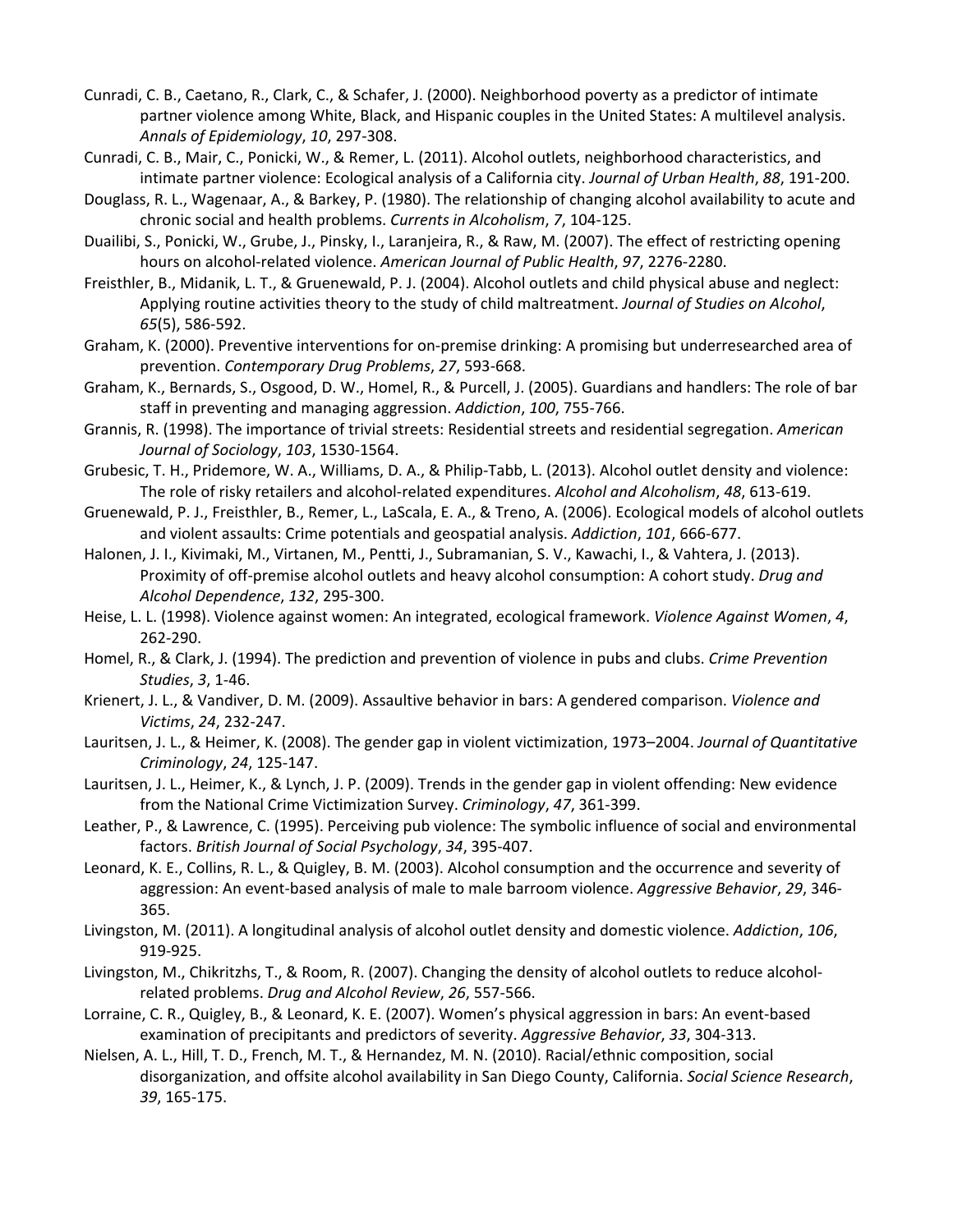- O'Keefe, M., & Treister, L. (1998). Victims of dating violence among high school students: Are the predictors different for males and females? *Violence Against Women*, *4*, 195-223.
- Parker, D. A., & Wolz, M. W. (1979). Alcohol problems and the availability of alcohol. *Alcohol Clinical Experimental Research*, *3*, 309-312.
- Paternoster, R., Brame, R., Mazerolle, P., & Piquero, A. (1998). Using the correct statistical test for the equality of regression coefficients. *Criminology*, *36*, 859-866.
- Pernanen, K. (1993). Research approaches in the study of alcohol-related violence. *Alcohol Research & Health*, *17*, 101-107.
- Pridemore, W. A., & Grubesic, T. (2013). Alcohol outlets and community levels of interpersonal violence: Spatial density, type of outlet, and seriousness of assault. *Journal of Research in Crime and Delinquency*, *50*, 132-159.
- Pridemore, W. A., & Grubesic, T. H. (2012). A spatial analysis of the moderating effects of land use on the association between alcohol outlet density and violence in urban areas. *Drug and Alcohol Review*, *31*, 385-393.
- Pridemore, W. A., & Snowden, A. J. (2009). Reduction in suicide mortality following a new national alcohol policy: An interrupted time series analysis of Slovenia. *American Journal of Public Health*, *99*, 915-920.
- Room, R., Babor, T., & Rehm, J. (2005). Alcohol and public health. *The Lancet*, *365*, 519-530.
- Rowland, B., Toumbourou, J. W., Satyen, L., Tooley, G., Hall, J., Livingston, M., & Williams, J. (2014). Associations between alcohol outlet densities and adolescent alcohol consumption: A study in Australian students. *Addictive Behaviors*, *39*, 282-288.
- Sampson, R. J. (1986). Crime in cities: The effects of formal and informal social control. *Crime and Justice*, *8*, 271- 311.
- Sampson, R. J., & Groves, W. B. (1989). Community structure and crime: Testing social-disorganization theory. *American Journal of Sociology*, *94*, 774-802.
- Sampson, R. J., & Raudenbush, S. W. (2004). Seeing disorder: Neighborhood stigma and the social construction of "broken windows". *Social Psychology Quarterly*, *67*(4), 319-342.
- Sampson, R. J., Raudenbush, S., & Earls, F. (1997). Neighborhoods and violent crime: A multilevel study of collective efficacy. *Science*, *277*, 918-924.
- Sampson, R. J., & Wooldredge, J. D. (1987). Linking the micro- and macro-level dimensions of lifestyle-routine activity and opportunity models of predatory victimization. *Journal of Quantitative Criminology*, *3*, 371- 393.
- Scribner, R. A., Cohen, D., Kaplan, S., & Allen, S. H. (1999). Alcohol availability and homicide in New Orleans: Conceptual considerations for small area analysis of the effect of alcohol outlet density. *Journal of Studies on Alcohol and Drugs*, *60*, 310-316.
- Scribner, R. A., MacKinnon, D. P., & Dwyer, J. H. (1995). The risk of assaultive violence and alcohol availability in Los Angeles County. *American Journal of Public Health*, *85*, 335-340.
- Shaw, C. R., & McKay, H. D. (1942). *Juvenile delinquency and urban areas*. Chicago, IL: The University of Chicago Press. Snowden, A. J. (2015). The role of alcohol in violence: The individual, small group, community, and cultural level. *Review of European Studies*, *7*, 394-406.
- Snowden, A. J. (2016a). Alcohol outlet density and intimate partner violence in a non-metropolitan college town: Accounting for neighborhood characteristics and alcohol outlet types. *Violence and Victims*, *37*, 111-123.
- Snowden, A. J. (2016b). Neighborhood characteristics contribute to urban alcohol availability: Accounting for race/ethnicity and social disorganization. *Journal of Ethnicity in Substance Abuse*, *15*, 346-366.
- Snowden, A. J., & Freiburger, T. (2015). Alcohol outlets, social disorganization, and robberies: Accounting for neighborhood characteristics and alcohol outlet types. *Social Science Research*, *51*, 145-162.
- Snowden, A. J., & Pridemore, W. A. (2013). Alcohol and violence in a nonmetropolitan college town alcohol outlet density, outlet type, and assault. *Journal of Drug Issues*, *43*, 357-373.
- Stockwell, T., & Gruenewald, P. (2001). Controls on the physical availability of alcohol. In N. Heather, T. J. Peters, & T. Stockwell (Eds.), *International handbook of alcohol dependence and problems* (pp. 699-719). New York, NY: John Wiley.